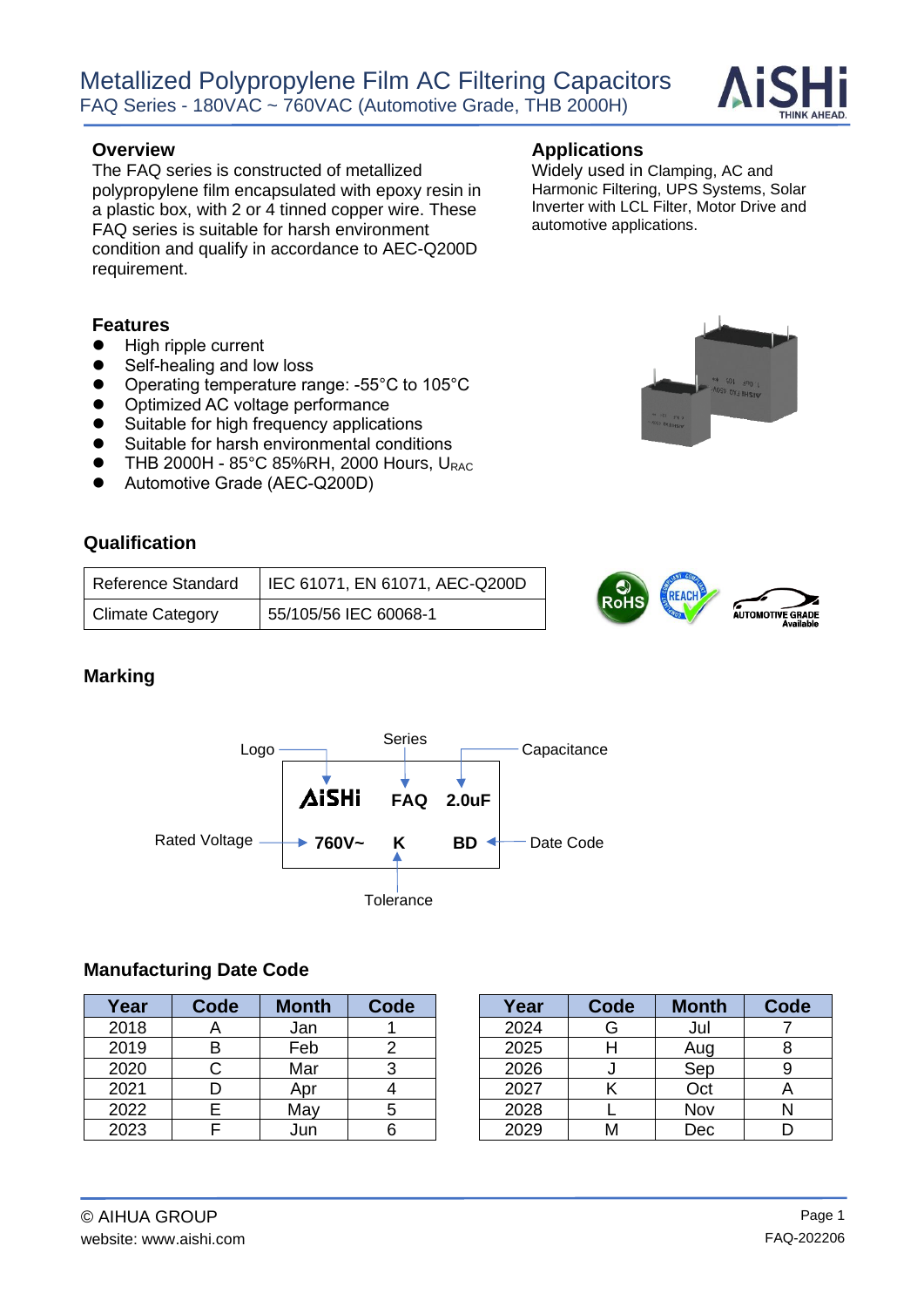

## **Part Number System**

|            | <b>AQ</b>                                              | 76                                                                                                                   |                                 | 205                                                                                 | K42                            | 2KL                                |                                       |
|------------|--------------------------------------------------------|----------------------------------------------------------------------------------------------------------------------|---------------------------------|-------------------------------------------------------------------------------------|--------------------------------|------------------------------------|---------------------------------------|
| Capacitor  | <b>Series</b>                                          | Voltage                                                                                                              | Toleranc                        | Capacitance                                                                         | <b>Size</b>                    | Terminal                           | Lead Length                           |
| Type       |                                                        | (VAC)                                                                                                                | e                               | (pF)                                                                                | Code                           | Code                               | Code                                  |
| $F = Film$ | AC<br>Filtering,<br>AEC-Q200,<br>Metallized<br>PP Film | $180 = 18$<br>$250 = 25$<br>$300 = 30$<br>$350 = 35$<br>$400=40$<br>$450 = 45$<br>$500 = 50$<br>$600 = 60$<br>760=76 | $J = \pm 5\%$<br>$K = \pm 10\%$ | First two digits $=$<br>significant figures.<br>Third digit $=$<br>Number of zeros. | Refer to<br>Size Code<br>Table | Refer to<br>Terminal<br>Code Table | Refer to Lead<br>Length Code<br>Table |

| Digit One<br>(Lead/Terminal Type) |   | Digit Two<br>(Lead Space) |   | Digit Three<br>(Lead Ipsilateral) |   |                   | <b>Lead Length</b> |
|-----------------------------------|---|---------------------------|---|-----------------------------------|---|-------------------|--------------------|
| 2 leads for long                  |   | 27.5mm                    | G | $10.2$ mm                         | В | 3.0 <sub>mm</sub> |                    |
| 2 leads for straight cut          | 2 | 37.5mm                    |   | $12.7$ mm                         | G | 4.0mm             | Δ                  |
| 2 leads for forming cut           | E | 52.5mm                    | M | 20.3mm                            | D | 5.0mm             | 5                  |
| 4 leads for straight cut          |   | N/A                       | N | N/A                               |   | 7.0 <sub>mm</sub> |                    |
|                                   |   |                           |   |                                   |   | 20.0mm min        |                    |

# **Terminal Code Lead Length Code**

| <b>Digit Three</b><br>(Lead Ipsilateral) |   |                   | Lead Length |
|------------------------------------------|---|-------------------|-------------|
| 10.2mm                                   |   | 3.0 <sub>mm</sub> |             |
| $12.7$ mm                                | G | 4.0 <sub>mm</sub> |             |
| 20.3mm                                   |   | 5.0mm             |             |
| N/A                                      |   | 7.0 <sub>mm</sub> |             |
|                                          |   | 20.0mm min        |             |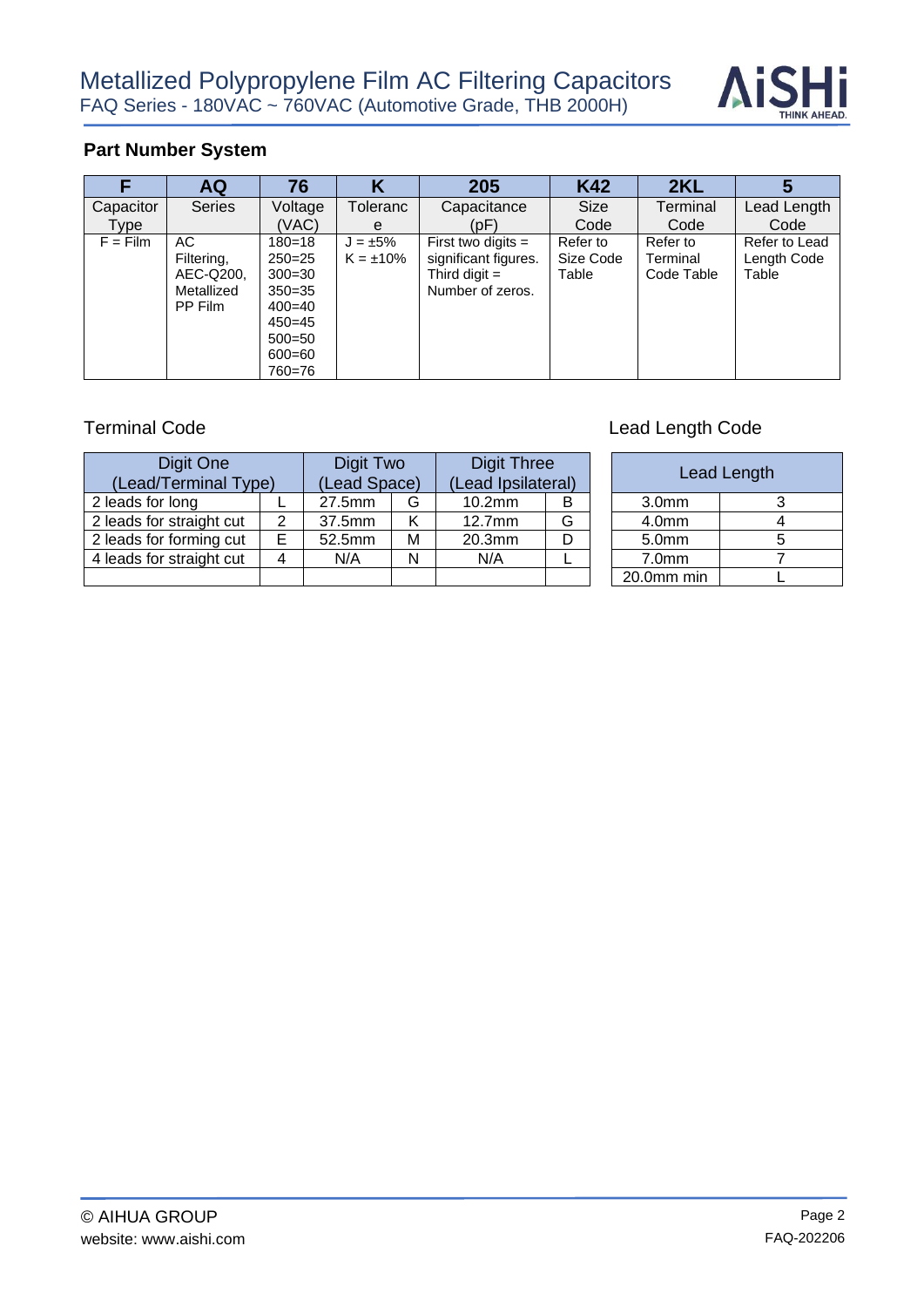

## **Dimension (mm)**



# **Size Code Table (mm)**

| <b>Size</b>     |      |           |      | <b>Dimension</b> |    |           |      |           | <b>Pitch</b>   |           | Ød           |         |           |  |
|-----------------|------|-----------|------|------------------|----|-----------|------|-----------|----------------|-----------|--------------|---------|-----------|--|
| Code            | W    | Tolerance | н    | Tolerance        | т  | Tolerance | P    | Tolerance | P <sub>1</sub> | Tolerance | 4 Leads      | 2 Leads | Tolerance |  |
| G15             | 32   | 0.8       | 18   | 0.8              | 9  | 0.8       | 27.5 | 0.5       | $\lambda$      | Λ         |              | 0.8     | 0.05      |  |
| G18             | 32   | 0.8       | 20   | 0.8              | 11 | 0.8       | 27.5 | 0.5       |                |           |              | 0.8     | 0.05      |  |
| G21             | 32   | 0.8       | 22   | 0.8              | 13 | 0.8       | 27.5 | 0.5       |                |           |              | 0.8     | 0.05      |  |
| G25             | 32   | 0.8       | 24   | 0.8              | 14 | 0.8       | 27.5 | 0.5       |                |           |              | 0.8     | 0.05      |  |
| G26             | 32   | 0.8       | 28   | 0.8              | 14 | 0.8       | 27.5 | 0.5       |                |           |              | 0.8     | 0.05      |  |
| G27             | 32   | 0.8       | 24.5 | 0.8              | 15 | 0.8       | 27.5 | 0.5       |                |           | $\backslash$ | 0.8     | 0.05      |  |
| G33             | 32   | 0.8       | 28   | 0.8              | 18 | 0.8       | 27.5 | 0.5       |                |           | Ι            | 0.8     | 0.05      |  |
| G34             | 32   | 0.8       | 33   | 0.8              | 18 | 0.8       | 27.5 | 0.5       |                |           |              | 0.8     | 0.05      |  |
| G40             | 32   | 0.8       | 37   | 0.8              | 22 | 0.8       | 27.5 | 0.5       | 10.2           | 0.5       | 1.0          | 0.8     | 0.05      |  |
| K <sub>14</sub> | 42   | 1.0       | 30   | 1.0              | 16 | 1.0       | 37.5 | 0.5       |                |           |              | 1.0     | 0.05      |  |
| K <sub>21</sub> | 42   | 1.0       | 32   | 1.0              | 19 | 1.0       | 37.5 | 0.5       |                |           |              | 1.0     | 0.05      |  |
| <b>K27</b>      | 42   | 1.0       | 37   | 1.0              | 22 | 1.0       | 37.5 | 0.5       | 10.2           | 0.5       | 1.2          | 1.0     | 0.05      |  |
| K32             | 42   | 1.0       | 44   | 1.0              | 24 | 1.0       | 37.5 | 0.5       | 10.2           | 0.5       | 1.2          | 1.0     | 0.05      |  |
| K39             | 42   | 1.0       | 43   | 1.0              | 28 | 1.0       | 37.5 | 0.5       | 10.2           | 0.5       | 1.2          | 1.0     | 0.05      |  |
| K42             | 42   | 1.0       | 45   | 1.0              | 30 | 1.0       | 37.5 | 0.5       | 20.3           | 0.5       | 1.2          | 1.0     | 0.05      |  |
| K47             | 42   | 1.0       | 50   | 1.0              | 35 | 1.0       | 37.5 | 0.5       | 20.3           | 0.5       | 1.2          | 1.0     | 0.05      |  |
| M16             | 57.5 | 1.0       | 45   | 1.0              | 30 | 1.0       | 52.5 | 0.5       | 20.3           | 0.5       | 1.2          | 1.2     | 0.05      |  |
| M20             | 57.5 | 1.0       | 50   | 1.0              | 35 | 1.0       | 52.5 | 0.5       | 20.3           | 0.5       | 1.2          | 1.2     | 0.05      |  |
| M32             | 57.5 | 1.0       | 55   | 1.0              | 45 | 1.0       | 52.5 | 0.5       | 20.3           | 0.5       | 1.2          | 1.2     | 0.05      |  |
| M34             | 57.5 | 1.0       | 65   | 1.0              | 45 | 1.0       | 52.5 | 0.5       | 20.3           | 0.5       | 1.2          | 1.2     | 0.05      |  |
| M47             | 57.5 | 1.0       | 57.5 | 1.0              | 38 | 1.0       | 52.5 | 0.5       | 20.3           | 0.5       | 1.2          | 1.2     | 0.05      |  |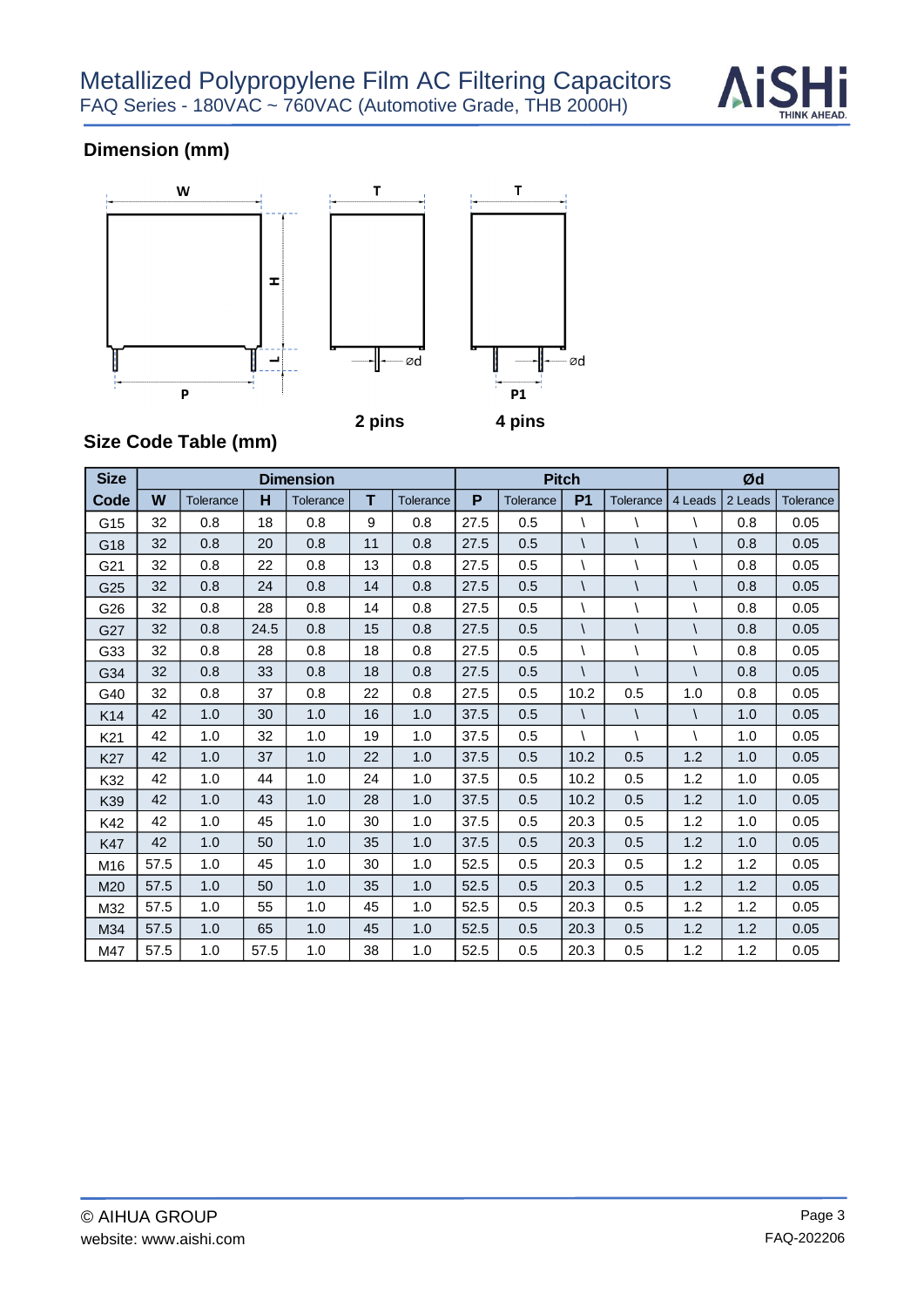

|     | Cap   |      |    | <b>Dimensions</b> |      |                          | Irms 70°C | Peak    | Surge   | $ESR$ <sub>Typical</sub> |            | Thermal |       | Lead  |                  |
|-----|-------|------|----|-------------------|------|--------------------------|-----------|---------|---------|--------------------------|------------|---------|-------|-------|------------------|
| Vac | Value | W    | H  | т                 | P    | P <sub>1</sub>           | 10KHz     | Current | Current | 10KHz                    | <b>ESL</b> | Res     | dv/dt | Wire  | Part Number      |
|     | μF    | mm   | mm | mm                | mm   | mm                       | A         | A       | A       | $m\Omega$                | nH         | °C/W    | V/us  | mm    |                  |
| 180 | 4.0   | 32   | 22 | 13                | 27.5 |                          | 7.0       | 300     | 900     | 6.8                      | 16         | 45.0    | 75    | 0.8   | FAQ18K405G212GL5 |
| 180 | 5.0   | 32   | 28 | 18                | 27.5 | $\sqrt{2}$               | 8.0       | 375     | 1125    | 5.5                      | 18         | 42.6    | 75    | 0.8   | FAQ18K505G332GL5 |
| 180 | 6.8   | 32   | 33 | 18                | 27.5 | Λ                        | 11.0      | 510     | 1530    | 4.0                      | 20         | 31.0    | 75    | 0.8   | FAQ18K685G342GL5 |
| 180 | 10    | 32   | 37 | 22                | 27.5 | $\sqrt{2}$               | 13.0      | 750     | 2250    | 2.8                      | 22         | 31.7    | 75    | 1.0   | FAQ18K106G402GL5 |
| 180 | 10    | 42   | 32 | 19                | 37.5 | Λ                        | 10.0      | 450     | 1350    | 5.0                      | 24         | 30.0    | 45    | 1.0   | FAQ18K106K212KL5 |
| 180 | 15    | 42   | 37 | 22                | 37.5 | $\backslash$             | 14.0      | 675     | 2025    | 3.5                      | 24         | 21.9    | 45    | 1.0   | FAQ18K156K274KL5 |
| 180 | 18    | 42   | 44 | 24                | 37.5 | $\lambda$                | 14.0      | 810     | 2430    | 2.8                      | 24         | 27.3    | 45    | 1.0   | FAQ18K186K324KL5 |
| 180 | 20    | 42   | 44 | 24                | 37.5 | $\overline{\mathcal{L}}$ | 15.0      | 900     | 2700    | 2.5                      | 24         | 26.7    | 45    | 1.0   | FAQ18K206K322KL5 |
| 180 | 22    | 42   | 44 | 24                | 37.5 | $\lambda$                | 15.0      | 990     | 2970    | 2.2                      | 26         | 30.3    | 45    | 1.0   | FAQ18K226K322KL5 |
| 180 | 25    | 42   | 45 | 30                | 37.5 | $\sqrt{2}$               | 15.0      | 1125    | 3375    | 2.0                      | 26         | 33.3    | 45    | 1.0   | FAQ18K256K422KL5 |
| 180 | 30    | 42   | 50 | 35                | 37.5 | 20.3                     | 18.0      | 1350    | 4050    | 1.8                      | 28         | 25.7    | 45    | 1.2   | FAQ18K306K472KL5 |
| 180 | 33    | 42   | 50 | 35                | 37.5 | 20.3                     | 18.0      | 1485    | 4455    | 1.6                      | 28         | 28.9    | 45    | 1.2   | FAQ18K336K472KL5 |
| 180 | 40    | 57.5 | 45 | 30                | 52.5 | 20.3                     | 20.0      | 1000    | 3000    | 2.5                      | 30         | 15.0    | 25    | 1.2   | FAQ18K406M164MD5 |
| 180 | 50    | 57.5 | 50 | 35                | 52.5 | 20.3                     | 24.0      | 1250    | 3750    | 2.2                      | 32         | 11.8    | 25    | 1.2   | FAQ18K506M204MD5 |
| 180 | 60    | 57.5 | 58 | 38                | 52.5 | 20.3                     | 26.0      | 1500    | 4500    | 1.8                      | 32         | 12.3    | 25    | 1.2   | FAQ18K606M474MD5 |
| 250 | 1.0   | 32   | 18 | 9                 | 27.5 | $\sqrt{2}$               | 3.0       | 90      | 270     | 16.5                     | 16         | 101.0   | 90    | 0.8   | FAQ25K105G152GL5 |
| 250 | 1.5   | 32   | 20 | 11                | 27.5 | Λ                        | 4.0       | 135     | 405     | 10.5                     | 16         | 89.3    | 90    | 0.8   | FAQ25K155G182GL5 |
| 250 | 2.0   | 32   | 22 | 13                | 27.5 |                          | 5.0       | 180     | 540     | 8.5                      | 16         | 70.6    | 90    | 0.8   | FAQ25K205G212GL5 |
| 250 | 2.2   | 32   | 22 | 13                | 27.5 | Λ                        | 6.0       | 198     | 594     | 7.8                      | 16         | 53.4    | 90    | 0.8   | FAQ25K225G212GL5 |
| 250 | 2.5   | 32   | 22 | 13                | 27.5 |                          | 6.0       | 225     | 675     | 7.5                      | 16         | 55.6    | 90    | 0.8   | FAQ25K255G212GL5 |
| 250 | 3.0   | 32   | 25 | 15                | 27.5 | Λ                        | 7.0       | 270     | 810     | 6.5                      | 16         | 47.1    | 90    | 0.8   | FAQ25K305G272GL5 |
| 250 | 3.3   | 32   | 25 | 15                | 27.5 | $\sqrt{2}$               | 8.0       | 297     | 891     | 6.2                      | 16         | 37.8    | 90    | 0.8   | FAQ25K335G272GL5 |
| 250 | 3.5   | 32   | 28 | 14                | 27.5 | $\backslash$             | 8.0       | 315     | 945     | 5.8                      | 18         | 40.4    | 90    | 0.8   | FAQ25K355G262GL5 |
| 250 | 4.0   | 32   | 28 | 18                | 27.5 | $\sqrt{2}$               | 10.0      | 360     | 1080    | 4.8                      | 20         | 31.3    | 90    | 0.8   | FAQ25K405G332GL5 |
| 250 | 4.5   | 32   | 33 | 18                | 27.5 |                          | 10.0      | 405     | 1215    | 4.5                      | 20         | 33.3    | 90    | 0.8   | FAQ25K455G342GL5 |
| 250 | 5.0   | 32   | 33 | 18                | 27.5 |                          | 11.0      | 450     | 1350    | 4.0                      | 20         | 31.0    | 90    | 0.8   | FAQ25K505G342GL5 |
| 250 | 6.8   | 32   | 37 | 22                | 27.5 | Λ                        | 14.0      | 612     | 1836    | 2.8                      | 22         | 27.3    | 90    | 1.0   | FAQ25K106G402GL5 |
| 250 | 4.7   | 42   | 30 | 16                | 37.5 | $\sqrt{2}$               | 7.0       | 282     | 846     | 7.5                      | 24         | 40.8    | 60    | 1.0   | FAQ25K475K142KL5 |
| 250 | 5.0   | 42   | 30 | 16                | 37.5 | Λ                        | 8.0       | 300     | 900     | 7.0                      | 24         | 33.5    | 60    | 1.0   | FAQ25K505K142KL5 |
| 250 | 6.0   | 42   | 30 | 16                | 37.5 | $\sqrt{2}$               | 9.0       | 360     | 1080    | 6.0                      | 24         | 30.9    | 60    | 1.0   | FAQ25K605K142KL5 |
| 250 | 6.5   | 42   | 30 | 16                | 37.5 | Λ                        | 10.0      | 390     | 1170    | 5.6                      | 24         | 26.8    | 60    | 1.0   | FAQ25K655K142KL5 |
| 250 | 6.8   | 42   | 32 | 19                | 37.5 | $\sqrt{2}$               | 10.5      | 408     | 1224    | 5.4                      | 24         | 25.2    | 60    | 1.0   | FAQ25K685K212KL5 |
| 250 | 7.5   | 42   | 32 | 19                | 37.5 | $\lambda$                | 11.0      | 450     | 1350    | 5.0                      | 24         | 24.8    | 60    | 1.0   | FAQ25K755K212KL5 |
| 250 | 8.0   | 42   | 37 | 22                | 37.5 | $\sqrt{2}$               | 12.0      | 480     | 1440    | 4.5                      | 24         | 23.1    | 60    | 1.0   | FAQ25K805K274KL5 |
| 250 | 10    | 42   | 37 | 22                | 37.5 |                          | 13.0      | 600     | 1800    | 3.6                      | 24         | 24.7    | 60    | 1.0   | FAQ25K106K274KL5 |
| 250 | 12    | 42   | 44 | 24                | 37.5 | $\sqrt{2}$               | 14.0      | 720     | 2160    | 3.0                      | 24         | 25.5    | 60    | 1.0   | FAQ25K126K324KL5 |
| 250 | 15    | 42   | 44 | 24                | 37.5 | $\sqrt{2}$               | 14.0      | 900     | 2700    | 2.5                      | 24         | 30.6    | 60    | $1.0$ | FAQ25K156K322KL5 |
| 250 | 18    | 42   | 43 | 28                | 37.5 |                          | 15.0      | 1080    | 3240    | 2.2                      | 26         | 30.3    | 60    | 1.0   | FAQ25K186K392KL5 |
| 250 | 20    | 42   | 45 | 30                | 37.5 | $\sqrt{2}$               | 15.0      | 1200    | 3600    | 2.0                      | 26         | 33.3    | 60    | 1.0   | FAQ25K206K422KL5 |
| 250 | 22    | 42   | 50 | 35                |      | $37.5$ 20.3              | 18.0      | 1320    | 3960    | 1.8                      | 28         | 25.7    | 60    | 1.2   | FAQ25K226K474KD5 |
| 250 | 25    | 57.5 | 45 | 30                | 52.5 | 20.3                     | 18.0      | 750     | 2250    | 3.2                      | 30         | 14.5    | 30    | 1.2   | FAQ25K256M164MD5 |
| 250 | 30    | 57.5 | 45 | 30                |      | $52.5$ 20.3              | 20.0      | 900     | 2700    | 2.8                      | 30         | 13.4    | 30    | 1.2   | FAQ25K306M164MD5 |
| 250 | 35    | 57.5 | 50 | 35                | 52.5 | 20.3                     | 24.0      | 1050    | 3150    | 2.4                      | 32         | 10.9    | 30    | 1.2   | FAQ25K356M204MD5 |
| 250 | 40    | 57.5 | 58 | 38                | 52.5 | 20.3                     | 26.0      | 1200    | 3600    | 2.0                      | 32         | 11.1    | 30    | 1.2   | FAQ25K406M474MD5 |
| 300 | 1.0   | 32   | 20 | 11                | 27.5 | $\lambda$                | 4.0       | 90      | 270     | 12.5                     | 16         | 75.0    | 90    | 0.8   | FAQ30K105G182GL5 |
| 300 | 1.5   | 32   | 22 | 13                | 27.5 | $\sqrt{2}$               | 5.0       | 135     | 405     | 8.5                      | 16         | 70.6    | 90    | 0.8   | FAQ30K155G212GL5 |
| 300 | 2.0   | 32   | 25 | 15                | 27.5 | $\lambda$                | 6.0       | 180     | 540     | 7.5                      | 16         | 55.6    | 90    | 0.8   | FAQ30K205G272GL5 |
| 300 | 2.2   | 32   | 25 | 15                | 27.5 | $\sqrt{2}$               | 7.0       | 198     | 594     | 6.8                      | 16         | 45.0    | 90    | 0.8   | FAQ30K225G272GL5 |
| 300 | 2.5   | 32   | 28 | 14                | 27.5 | $\lambda$                | 8.0       | 225     | 675     | 6.5                      | 18         | 36.1    | 90    | 0.8   | FAQ30K255G262GL5 |
| 300 | 3.0   | 32   | 28 | 18                | 27.5 | $\sqrt{2}$               | 9.0       | 270     | 810     | 6.0                      | 20         | 30.9    | 90    | 0.8   | FAQ30K305G332GL5 |
| 300 | 3.3   | 32   | 33 | 18                | 27.5 | $\sqrt{2}$               | 10.0      | 297     | 891     | 4.8                      | 20         | 31.3    | 90    | 0.8   | FAQ30K335G342GL5 |
| 300 | 3.5   | 32   | 33 | 18                | 27.5 | $\sqrt{2}$               | 10.5      | 315     | 945     | 4.6                      | 20         | 29.6    | 90    | 0.8   | FAQ30K355G342GL5 |
| 300 | 4.0   | 32   | 33 | 18                | 27.5 |                          | 11.0      | 360     | 1080    | 4.2                      | 20         | 29.5    | 90    | 0.8   | FAQ30K405G342GL5 |
| 300 | 4.7   | 32   | 37 | 22                | 27.5 | $\sqrt{2}$               | 13.0      | 423     | 1269    | 3.8                      | 22         | 23.4    | 90    | 1.0   | FAQ30K475G402GL5 |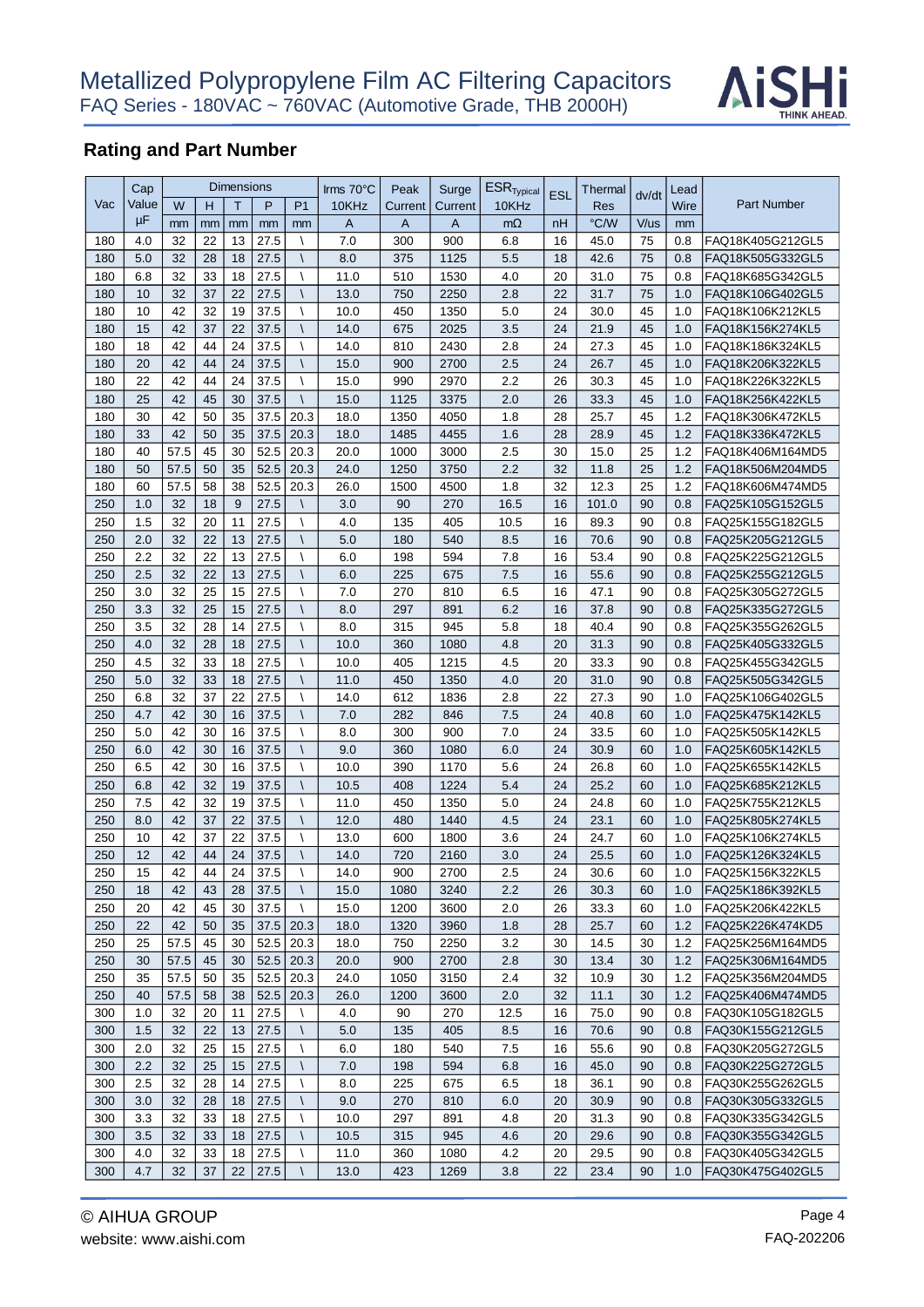

|     | Cap   |      |    | <b>Dimensions</b> |      |                          | Irms 70°C      | Peak            | Surge   | $ESR$ <sub>Typical</sub> |                 | Thermal |       | Lead |                  |
|-----|-------|------|----|-------------------|------|--------------------------|----------------|-----------------|---------|--------------------------|-----------------|---------|-------|------|------------------|
| Vac | Value | W    | H  | T                 | P    | P <sub>1</sub>           | 10KHz          | Current         | Current | 10KHz                    | <b>ESL</b>      | Res     | dv/dt | Wire | Part Number      |
|     | μF    | mm   | mm | mm                | mm   | mm                       | $\overline{A}$ | A               | A       | $m\Omega$                | nH              | °C/W    | V/us  | mm   |                  |
| 300 | 5.0   | 32   | 37 | 22                | 27.5 | Λ                        | 13.5           | 450             | 1350    | 3.6                      | 22              | 22.9    | 90    | 1.0  | FAQ30K505G402GL5 |
| 300 | 5.6   | 32   | 37 | 22                | 27.5 | $\lambda$                | 14.0           | 504             | 1512    | 3.0                      | 22              | 25.5    | 90    | 1.0  | FAQ30K565G402GL5 |
| 300 | 3.0   | 42   | 30 | 16                | 37.5 | Λ                        | 6.0            | 180             | 540     | 9.0                      | 24              | 46.3    | 60    | 1.0  | FAQ30K305K142KL5 |
| 300 |       | 42   | 30 | 16                | 37.5 | $\sqrt{2}$               | 7.0            | 198             | 594     |                          | 24              | 36.0    |       | 1.0  |                  |
|     | 3.3   |      |    |                   |      |                          |                |                 |         | 8.5                      |                 |         | 60    |      | FAQ30K335K142KL5 |
| 300 | 3.5   | 42   | 30 | 16                | 37.5 | Λ                        | 7.0            | 210             | 630     | 8.0                      | 24              | 38.3    | 60    | 1.0  | FAQ30K355K142KL5 |
| 300 | 4.0   | 42   | 30 | 16                | 37.5 |                          | 8.0            | 240             | 720     | 6.8                      | 24              | 34.5    | 60    | 1.0  | FAQ30K405K142KL5 |
| 300 | 4.5   | 42   | 30 | 16                | 37.5 | ١                        | 9.0            | 270             | 810     | 6.0                      | 24              | 30.9    | 60    | 1.0  | FAQ30K455K142KL5 |
| 300 | 4.7   | 42   | 30 | 16                | 37.5 |                          | 9.0            | 282             | 846     | 5.8                      | 24              | 31.9    | 60    | 1.0  | FAQ30K475K142KL5 |
| 300 | 5.0   | 42   | 32 | 19                | 37.5 | ١                        | 10.0           | 300             | 900     | 5.5                      | 24              | 27.3    | 60    | 1.0  | FAQ30K505K212KL5 |
| 300 | 6.0   | 42   | 32 | 19                | 37.5 |                          | 11.0           | 360             | 1080    | 5.0                      | 24              | 24.8    | 60    | 1.0  | FAQ30K605K212KL5 |
| 300 | 6.8   | 42   | 37 | 22                | 37.5 | $\lambda$                | 12.0           | 408             | 1224    | 4.5                      | 24              | 23.1    | 60    | 1.0  | FAQ30K685K274KL5 |
| 300 | 8.0   | 42   | 37 | 22                | 37.5 | $\overline{\phantom{0}}$ | 13.0           | 480             | 1440    | 3.6                      | 24              | 24.7    | 60    | 1.0  | FAQ30K805K274KL5 |
| 300 | 10    | 42   | 44 | 24                | 37.5 | $\lambda$                | 14.0           | 600             | 1800    | 3.0                      | 24              | 25.5    | 60    | 1.0  | FAQ30K106K324KL5 |
| 300 | 12    | 42   | 43 | 28                | 37.5 | $\sqrt{2}$               | 15.0           | 720             | 2160    | 2.4                      | 26              | 27.8    | 60    | 1.0  | FAQ30K126K392KL5 |
| 300 | 15    | 42   | 45 | 30                | 37.5 | $\lambda$                | 15.0           | 900             | 2700    | 2.2                      | 26              | 30.3    | 60    | 1.0  | FAQ30K156K422KL5 |
| 300 | 18    | 42   | 50 | 35                | 37.5 | 20.3                     | 18.0           | 1080            | 3240    | 2.0                      | 28              | 23.1    | 60    | 1.2  | FAQ30K186K474KD5 |
| 300 | 18    | 57.5 | 45 | 30                | 52.5 | 20.3                     | 16.0           | 540             | 1620    | 3.5                      | 30              | 16.7    | 30    | 1.2  | FAQ30K186M164MD5 |
| 300 | 20    | 57.5 | 45 | 30                | 52.5 | 20.3                     | 18.0           | 600             | 1800    | 3.2                      | 30              | 14.5    | 30    | 1.2  | FAQ30K206M164MD5 |
| 300 | 25    | 57.5 | 50 | 35                | 52.5 | 20.3                     | 20.0           | 750             | 2250    | 3.0                      | 32              | 12.5    | 30    | 1.2  | FAQ30K256M204MD5 |
| 300 | 30    | 57.5 | 58 | 38                | 52.5 | 20.3                     | 24.0           | 900             | 2700    | 2.4                      | 32              | 10.9    | 30    | 1.2  | FAQ30K306M474MD5 |
| 350 | 0.33  | 32   | 18 | 9                 | 27.5 | Λ                        | 1.5            | 33              | 99      | 45.0                     | 16              | 148.1   | 100   | 0.8  | FAQ35K334G152GL5 |
| 350 | 0.39  | 32   | 18 | 9                 | 27.5 | $\sqrt{}$                | 1.6            | 39              | 117     | 40.0                     | 16              | 146.5   | 100   | 0.8  | FAQ35K394G152GL5 |
|     |       |      |    | 9                 |      |                          |                |                 |         |                          |                 |         |       |      |                  |
| 350 | 0.47  | 32   | 18 |                   | 27.5 | Λ                        | 2.0            | 47              | 141     | 35.0                     | 16              | 107.1   | 100   | 0.8  | FAQ35K474G152GL5 |
| 350 | 0.68  | 32   | 20 | 11                | 27.5 |                          | 2.5            | 68              | 204     | 24.0                     | 16              | 100.0   | 100   | 0.8  | FAQ35K684G182GL5 |
| 350 | 0.82  | 32   | 22 | 13                | 27.5 |                          | 3.0            | 82              | 246     | 20.5                     | 16              | 81.3    | 100   | 0.8  | FAQ35K824G212GL5 |
| 350 | 1.0   | 32   | 22 | 13                | 27.5 | $\lambda$                | 3.2            | 100             | 300     | 15.5                     | 16              | 94.5    | 100   | 0.8  | FAQ35K105G212GL5 |
| 350 | 1.5   | 32   | 25 | 15                | 27.5 | $\lambda$                | 4.0            | 150             | 450     | 13.0                     | 16              | 72.1    | 100   | 0.8  | FAQ35K155G272GL5 |
| 350 | 2.0   | 32   | 28 | 18                | 27.5 |                          | 4.8            | 200             | 600     | 10.8                     | 18              | 60.3    | 100   | 0.8  | FAQ35K205G332GL5 |
| 350 | 2.2   | 32   | 28 | 18                | 27.5 | $\lambda$                | 5.0            | 220             | 660     | 10.2                     | 18              | 58.8    | 100   | 0.8  | FAQ35K225G332GL5 |
| 350 | 2.5   | 32   | 33 | 18                | 27.5 | $\sqrt{2}$               | 6.0            | 250             | 750     | 7.0                      | 20              | 59.5    | 100   | 0.8  | FAQ35K255G342GL5 |
| 350 | 3.0   | 32   | 37 | 22                | 27.5 | $\backslash$             | 7.0            | 300             | 900     | 5.8                      | 22              | 52.8    | 100   | 1.0  | FAQ35K305G402GL5 |
| 350 | 3.3   | 32   | 37 | 22                | 27.5 |                          | 7.5            | 330             | 990     | 5.2                      | 22              | 51.3    | 100   | 1.0  | FAQ35K335G402GL5 |
| 350 | 3.5   | 32   | 37 | 22                | 27.5 |                          | 7.8            | 350             | 1050    | 5.0                      | 22              | 49.3    | 100   | 1.0  | FAQ35K355G402GL5 |
| 350 | 4.0   | 32   | 37 | 22                | 27.5 |                          | 8.0            | 400             | 1200    | 4.5                      | 22              | 52.1    | 100   | 1.0  | FAQ35K405G402GL5 |
| 350 | 2.0   | 42   | 30 | 16                | 37.5 | ١                        | 4.5            | 140             | 420     | 12.8                     | 24              | 57.9    | 70    | 1.0  | FAQ35K205K142KL5 |
| 350 | 2.2   | 42   | 30 | 16                | 37.5 | $\backslash$             | 4.8            | 154             | 462     | 12.5                     | 24              | 52.1    | 70    | 1.0  | FAQ35K225K142KL5 |
| 350 | 2.5   | 42   | 30 | 16                | 37.5 | $\backslash$             | 5.2            | $\frac{175}{2}$ | 525     | 11.8                     | $\overline{24}$ | 47.0    | 70    | 1.0  | FAQ35K255K142KL5 |
| 350 | 3.0   | 42   | 30 | 16                | 37.5 | $\sqrt{2}$               | 5.5            | 210             | 630     | 10.8                     | 24              | 45.9    | 70    | 1.0  | FAQ35K305K142KL5 |
| 350 | 3.3   | 42   | 30 | 16                | 37.5 |                          | 6.0            | 231             | 693     | 8.8                      | 24              | 47.3    | 70    | 1.0  | FAQ35K335K142KL5 |
| 350 | 3.5   | 42   | 30 | 16                | 37.5 | $\sqrt{2}$               | 6.5            | 245             | 735     | 8.6                      | 24              | 41.3    | 70    | 1.0  | FAQ35K355K142KL5 |
| 350 |       | 42   | 32 | 19                | 37.5 |                          |                | 280             |         |                          | 24              | 38.3    | 70    | 1.0  |                  |
|     | 4.0   |      |    |                   |      |                          | 7.0            |                 | 840     | 8.0                      |                 |         |       |      | FAQ35K405K212KL5 |
| 350 | 4.5   | 42   | 37 | 22                | 37.5 | $\sqrt{2}$               | 8.0            | 315             | 945     | 7.0                      | 24              | 33.5    | 70    | 1.0  | FAQ35K455K274KL5 |
| 350 | 5.0   | 42   | 37 | 22                | 37.5 |                          | 8.5            | 350             | 1050    | 6.8                      | 24              | 30.5    | 70    | 1.0  | FAQ35K505K274KL5 |
| 350 | 5.5   | 42   | 37 | 22                | 37.5 | $\overline{\phantom{0}}$ | 8.8            | 385             | 1155    | 6.4                      | 24              | 30.3    | 70    | 1.0  | FAQ35K555K274KL5 |
| 350 | 6.0   | 42   | 44 | 24                | 37.5 |                          | 9.5            | 420             | 1260    | 6.0                      | 24              | 27.7    | 70    | 1.0  | FAQ35K605K324KL5 |
| 350 | 6.5   | 42   | 44 | 24                | 37.5 | $\sqrt{2}$               | 10.0           | 455             | 1365    | 5.5                      | 24              | 27.3    | 70    | 1.0  | FAQ35K655K324KL5 |
| 350 | 7.0   | 42   | 44 | 24                | 37.5 | $\lambda$                | 10.5           | 490             | 1470    | 5.2                      | 24              | 26.2    | 70    | 1.0  | FAQ35K705K324KL5 |
| 350 | 8.0   | 42   | 44 | 24                | 37.5 | $\sqrt{2}$               | 10.5           | 560             | 1680    | 5.2                      | 24              | 26.2    | 70    | 1.0  | FAQ35K805K324KL5 |
| 350 | 8.5   | 42   | 43 | 28                | 37.5 | $\lambda$                | 11.0           | 595             | 1785    | 4.8                      | 26              | 25.8    | 70    | 1.0  | FAQ35K855K392KL5 |
| 350 | 9.0   | 42   | 43 | 28                | 37.5 | $\sqrt{2}$               | 11.0           | 630             | 1890    | 4.6                      | 26              | 26.9    | 70    | 1.0  | FAQ35K905K392KL5 |
| 350 | 9.5   | 42   | 45 | 30                | 37.5 |                          | 11.5           | 665             | 1995    | 4.4                      | 26              | 25.8    | 70    | 1.0  | FAQ35K955K422KL5 |
| 350 | 10    | 42   | 45 | 30                | 37.5 |                          | 12.0           | 700             | 2100    | 4.2                      | 26              | 24.8    | 70    | 1.0  | FAQ35K106K422KL5 |
| 350 | 12    | 42   | 50 | 35                | 37.5 | 20.3                     | 14.0           | 840             | 2520    | 3.6                      | 28              | 21.3    | 70    | 1.2  | FAQ35K126K474KD5 |
| 350 | 15    | 57.5 | 45 | 30                | 52.5 | 20.3                     | 16.5           | 600             | 1800    | 3.5                      | 30              | 15.7    | 40    | 1.2  | FAQ35K156M164MD5 |
|     |       |      |    |                   |      |                          |                |                 |         |                          |                 |         |       |      |                  |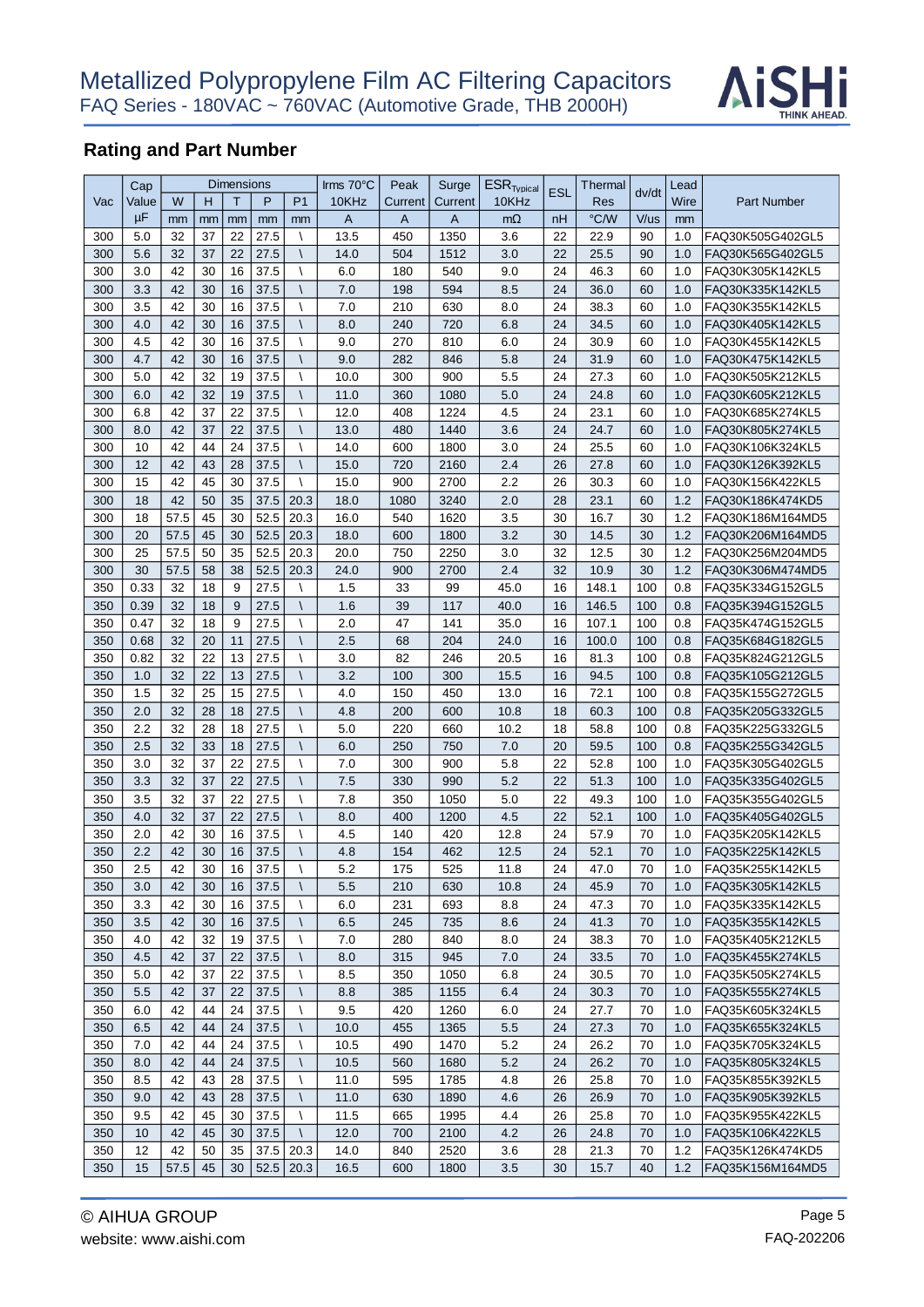

|     | Cap   |      |    | <b>Dimensions</b> |      |                          | Irms 70°C | Peak           | Surge        | $ESR$ <sub>Tvpical</sub> |            | Thermal |       | Lead  |                  |
|-----|-------|------|----|-------------------|------|--------------------------|-----------|----------------|--------------|--------------------------|------------|---------|-------|-------|------------------|
| Vac | Value | W    | H  | T                 | P    | P <sub>1</sub>           | 10KHz     | Current        | Current      | 10KHz                    | <b>ESL</b> | Res     | dv/dt | Wire  | Part Number      |
|     | μF    | mm   | mm | mm                | mm   | mm                       | A         | $\overline{A}$ | $\mathsf{A}$ | $m\Omega$                | nH         | °C/W    | V/us  | mm    |                  |
| 350 | 18    | 57.5 | 50 | 35                | 52.5 | 20.3                     | 18.0      | 720            | 2160         | 3.0                      | 32         | 15.4    | 40    | 1.2   | FAQ35K186M204MD5 |
| 350 | 20    | 57.5 | 58 | 38                | 52.5 | 20.3                     | 20.0      | 800            | 2400         | 2.8                      | 32         | 13.4    | 40    | 1.2   | FAQ35K206M474MD5 |
| 350 | 22    | 57.5 | 58 | 38                | 52.5 | 20.3                     | 22.0      | 880            | 2640         | 2.6                      | 32         | 11.9    | 40    | 1.2   | FAQ35K226M474MD5 |
| 350 | 25    | 57.5 | 55 | 45                | 52.5 | 20.3                     | 24.0      | 1000           | 3000         | 2.4                      | 32         | 10.9    | 40    | 1.2   | FAQ35K256M324MD5 |
| 350 | 30    | 57.5 | 65 | 45                | 52.5 | 20.3                     | 26.0      | 1200           | 3600         | 2.2                      | 32         | 10.1    | 40    | 1.2   | FAQ35K306M344MD5 |
| 400 | 0.33  | 32   | 18 | 9                 | 27.5 | $\overline{\mathcal{L}}$ | 1.5       | 40             | 119          | 45.0                     | 16         | 148.1   | 120   | 0.8   | FAQ40K334G152GL5 |
| 400 | 0.39  | 32   | 18 | 9                 | 27.5 | $\sqrt{2}$               | 1.6       | 47             | 140          | 40.0                     | 16         | 146.5   | 120   | 0.8   | FAQ40K394G152GL5 |
| 400 | 0.47  | 32   | 18 | 9                 | 27.5 | $\lambda$                | 2.0       | 56             | 169          | 35.0                     | 16         | 107.1   | 120   | 0.8   | FAQ40K474G152GL5 |
| 400 | 0.68  | 32   | 20 | 11                | 27.5 | Λ                        | 2.5       | 82             | 245          | 24.0                     | 16         | 100.0   | 120   | 0.8   | FAQ40K684G182GL5 |
| 400 | 0.82  | 32   | 22 | 13                | 27.5 | $\sqrt{2}$               | 3.0       | 98             | 295          | 20.5                     | 16         | 81.3    | 120   | 0.8   | FAQ40K824G212GL5 |
| 400 | 1.0   | 32   | 24 | 14                | 27.5 | Λ                        | 3.2       | 120            | 360          | 15.5                     | 16         | 94.5    | 120   | 0.8   | FAQ40K105G252GL5 |
| 400 | 1.5   | 32   | 28 | 18                | 27.5 |                          | 4.8       | 180            | 540          | 10.8                     | 18         | 60.3    | 120   | 0.8   | FAQ40K155G332GL5 |
| 400 | 2.0   | 32   | 33 | 18                | 27.5 | Λ                        | 6.0       | 240            | 720          | 7.0                      | 20         | 59.5    | 120   | 0.8   | FAQ40K205G342GL5 |
| 400 | 2.2   | 32   | 33 | 18                | 27.5 |                          | 6.0       | 264            | 792          | 7.0                      | 20         | 59.5    | 120   | 0.8   | FAQ40K225G342GL5 |
| 400 | 2.5   | 32   | 37 | 22                | 27.5 | Λ                        | 7.0       | 300            | 900          | 5.8                      | 22         | 52.8    | 120   | 1.0   | FAQ40K255G402GL5 |
| 400 | 3.0   | 32   | 37 | 22                | 27.5 |                          | 7.5       | 360            | 1080         | 5.2                      | 22         | 51.3    | 120   | 1.0   | FAQ40K305G402GL5 |
| 400 | 2.0   | 42   | 30 | 16                | 37.5 |                          | 4.5       | 160            | 480          | 12.8                     | 24         | 57.9    | 80    | 1.0   | FAQ40K205K142KL5 |
| 400 | 2.2   | 42   | 30 | 16                | 37.5 |                          | 4.8       | 176            | 528          | 12.5                     | 24         | 52.1    | 80    | 1.0   | FAQ40K225K142KL5 |
| 400 | 2.5   | 42   | 30 | 16                | 37.5 | Λ                        | 5.2       | 200            | 600          | 11.8                     | 24         | 47.0    | 80    | 1.0   | FAQ40K255K142KL5 |
| 400 | 3.0   | 42   | 32 | 19                | 37.5 |                          | 6.0       | 240            | 720          | 8.8                      | 24         | 47.3    | 80    | 1.0   | FAQ40K305K212KL5 |
| 400 | 3.3   | 42   | 32 | 19                | 37.5 |                          | 6.5       | 264            | 792          | 8.6                      | 24         | 41.3    | 80    | 1.0   | FAQ40K335K212KL5 |
| 400 | 3.5   | 42   | 37 | 22                | 37.5 | $\overline{\phantom{0}}$ | 7.0       | 280            | 840          | 8.0                      | 24         | 38.3    | 80    | 1.0   | FAQ40K355K274KL5 |
| 400 | 4.0   | 42   | 37 | 22                | 37.5 |                          | 8.0       | 320            | 960          | 7.0                      | 24         | 33.5    | 80    | 1.0   | FAQ40K405K274KL5 |
| 400 | 4.5   | 42   | 37 | 22                | 37.5 | $\lambda$                | 8.5       | 360            | 1080         | 6.8                      | 24         | 30.5    | 80    | 1.0   | FAQ40K455K274KL5 |
| 400 | 5.0   | 42   | 44 | 24                | 37.5 |                          | 9.5       | 400            | 1200         | 6.0                      | 24         | 27.7    | 80    | 1.0   | FAQ40K505K324KL5 |
| 400 | 5.5   | 42   | 44 | 24                | 37.5 | $\sqrt{2}$               | 10.0      | 440            | 1320         | 5.5                      | 24         | 27.3    | 80    | 1.0   | FAQ40K555K324KL5 |
| 400 | 6.0   | 42   | 43 | 28                | 37.5 |                          | 10.5      | 480            | 1440         | 4.8                      | 26         | 28.3    | 80    | 1.0   | FAQ40K605K392KL5 |
| 400 | 6.5   | 42   | 43 | 28                | 37.5 | $\sqrt{2}$               | 10.5      | 520            | 1560         | 4.6                      | 26         | 29.6    | 80    | 1.0   | FAQ40K655K392KL5 |
| 400 | 7.0   | 42   | 43 | 28                | 37.5 |                          | 11.0      | 560            | 1680         | 4.4                      | 26         | 28.2    | 80    | 1.0   | FAQ40K705K392KL5 |
| 400 | 7.5   | 42   | 45 | 30                | 37.5 | $\sqrt{2}$               | 11.0      | 600            | 1800         | 4.4                      | 26         | 28.2    | 80    | 1.0   | FAQ40K755K422KL5 |
| 400 | 8.0   | 42   | 45 | 30                | 37.5 |                          | 11.5      | 640            | 1920         | 4.2                      | 26         | 27.0    | 80    | 1.0   | FAQ40K805K422KL5 |
| 400 | 9.0   | 42   | 50 | 35                | 37.5 | 20.3                     | 12.5      | 720            | 2160         | 4.0                      | 28         | 24.0    | 80    | 1.2   | FAQ40K905K474KD5 |
| 400 | 10    | 42   | 50 | 35                | 37.5 | 20.3                     | 14.0      | 800            | 2400         | 3.6                      | 28         | 21.3    | 80    | 1.2   | FAQ40K106K474KD5 |
| 400 | 10    | 57.5 | 45 | 30                | 52.5 | 20.3                     | 12.5      | 500            | 1500         | 4.2                      | 30         | 22.9    | 50    | 1.2   | FAQ40K106M164MD5 |
| 400 | 12    | 57.5 | 50 | 35                | 52.5 | 20.3                     | 14.0      | 600            | 1800         | 3.8                      | 32         | 20.1    | 50    | 1.2   | FAQ40K126M204MD5 |
| 400 | 14    | 57.5 | 50 | 35                | 52.5 | 20.3                     | 16.0      | 700            | 2100         | 3.6                      | 32         | 16.3    | 50    | 1.2   | FAQ40K146M204MD5 |
| 400 | 18    | 57.5 | 58 | 38                | 52.5 | 20.3                     | 20.0      | 900            | 2700         | 3.0                      | 32         | 12.5    | 50    | $1.2$ | FAQ40K186M474MD5 |
| 400 | 20    | 57.5 | 55 | 45                | 52.5 | 20.3                     | 22.0      | 1000           | 3000         | 2.8                      | 32         | 11.1    | 50    | 1.2   | FAQ40K206M324MD5 |
| 400 | 22    | 57.5 | 65 | 45                | 52.5 | 20.3                     | 24.0      | 1100           | 3300         | 2.5                      | 32         | 10.4    | 50    | 1.2   | FAQ40K226M344MD5 |
| 400 | 25    | 57.5 | 65 | 45                | 52.5 | 20.3                     | 26.0      | 1250           | 3750         | 2.2                      | 32         | 10.1    | 50    | 1.2   | FAQ40K256M344MD5 |
| 500 | 0.22  | 32   | 18 | 9                 | 27.5 |                          | 1.5       | 31             | 92           | 45.0                     | 16         | 148.1   | 140   | 0.8   | FAQ50K224G152GL5 |
| 500 | 0.27  | 32   | 18 | 9                 | 27.5 |                          | 1.6       | 38             | 113          | 40.0                     | 16         | 146.5   | 140   | 0.8   | FAQ50K274G152GL5 |
| 500 | 0.33  | 32   | 20 | 11                | 27.5 |                          | 2.5       | 46             | 139          | 24.0                     | 16         | 100.0   | 140   | 0.8   | FAQ50K334G182GL5 |
| 500 | 0.39  | 32   | 20 | 11                | 27.5 |                          | 2.5       | 55             | 164          | 24.0                     | 16         | 100.0   | 140   | 0.8   | FAQ50K394G182GL5 |
| 500 | 0.47  | 32   | 22 | 13                | 27.5 | $\lambda$                | 2.8       | 66             | 197          | 21.5                     | 16         | 89.0    | 140   | 0.8   | FAQ50K474G212GL5 |
| 500 | 0.56  | 32   | 22 | 13                | 27.5 |                          | 3.0       | 78             | 235          | 20.5                     | 16         | 81.3    | 140   | 0.8   | FAQ50K564G212GL5 |
| 500 | 0.68  | 32   | 25 | 15                | 27.5 |                          | 3.5       | 95             | 286          | 15.5                     | 16         | 79.0    | 140   | 0.8   | FAQ50K684G272GL5 |
| 500 | 0.82  | 32   | 28 | 18                | 27.5 | $\sqrt{2}$               | 4.8       | 115            | 344          | 12.5                     | 18         | 52.1    | 140   | 0.8   | FAQ50K824G332GL5 |
| 500 | 1.0   | 32   | 33 | 18                | 27.5 |                          | 6.0       | 140            | 420          | 9.0                      | 20         | 46.3    | 140   | 0.8   | FAQ50K105G342GL5 |
| 500 | $1.2$ | 32   | 33 | 18                | 27.5 | $\overline{\phantom{0}}$ | 6.0       | 168            | 504          | 9.0                      | 20         | 46.3    | 140   | 0.8   | FAQ50K125G342GL5 |
| 500 | 1.5   | 32   | 37 | 22                | 27.5 |                          | 7.0       | 210            | 630          | 8.5                      | 22         | 36.0    | 140   | 1.0   | FAQ50K155G402GL5 |
| 500 | 1.8   | 32   | 37 | 22                | 27.5 | $\sqrt{2}$               | 7.5       | 252            | 756          | 7.8                      | 22         | 34.2    | 140   | 1.0   | FAQ50K185G402GL5 |
| 500 | 1.0   | 42   | 30 | 16                | 37.5 |                          | 4.5       | 90             | 270          | 12.8                     | 24         | 57.9    | 90    | 1.0   | FAQ50K105K142KL5 |
| 500 | $1.2$ | 42   | 30 | 16                | 37.5 | $\sqrt{2}$               | 4.8       | 108            | 324          | 12.5                     | 24         | 52.1    | 90    | 1.0   | FAQ50K125K142KL5 |
|     |       |      |    |                   |      |                          |           |                |              |                          |            |         |       |       |                  |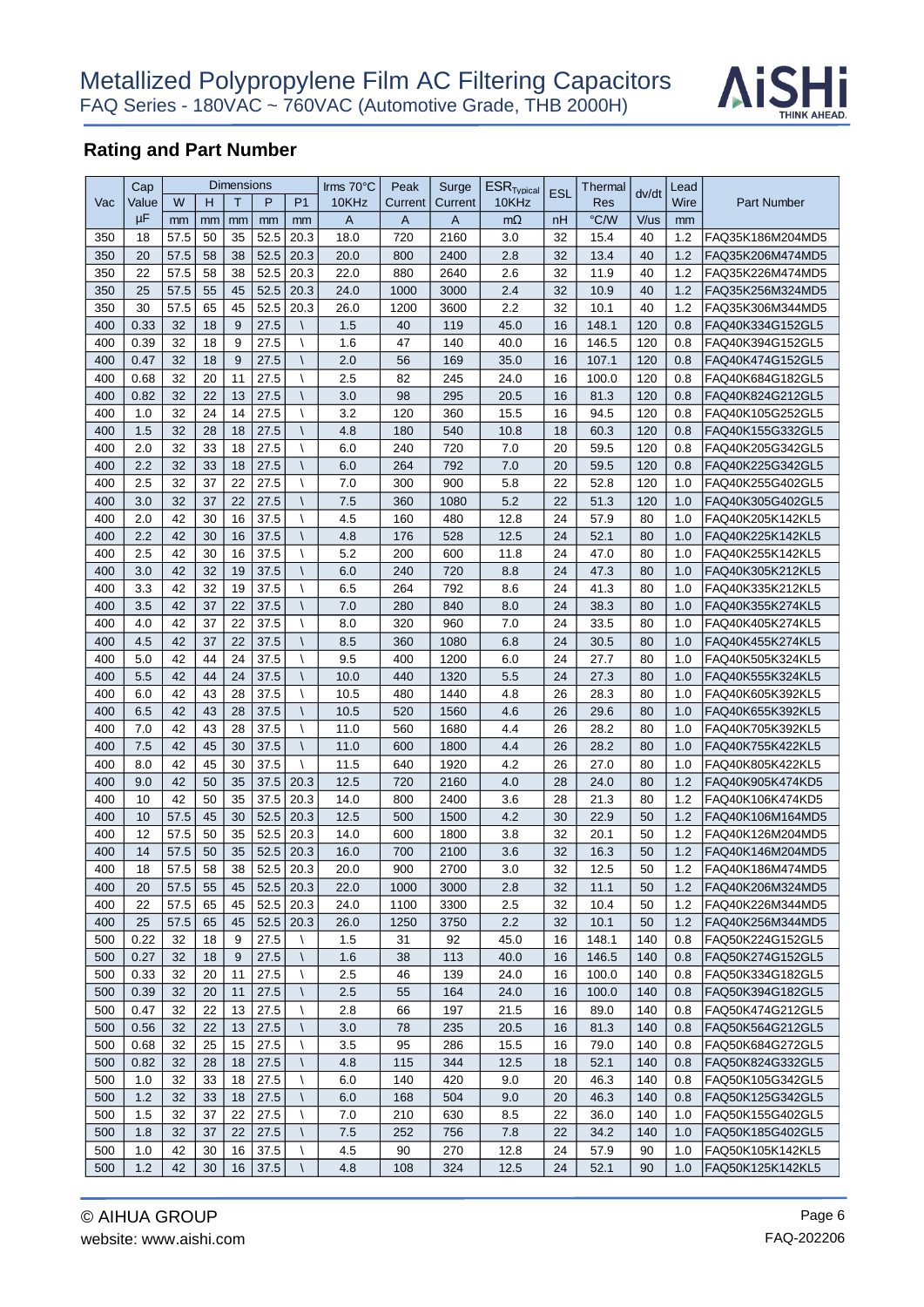

|            | Cap   |      |    | Dimensions |      |                          | Irms $70^{\circ}$ C | Peak    | Surge   | $ESR$ <sub>Tvpical</sub> |            | Thermal |       | Lead    |                                      |
|------------|-------|------|----|------------|------|--------------------------|---------------------|---------|---------|--------------------------|------------|---------|-------|---------|--------------------------------------|
| Vac        | Value | W    | H  | T          | P    | P <sub>1</sub>           | 10KHz               | Current | Current | 10KHz                    | <b>ESL</b> | Res     | dv/dt | Wire    | Part Number                          |
|            | μF    | mm   | mm | mm         | mm   | mm                       | A                   | A       | A       | $m\Omega$                | nH         | °C/W    | V/us  | mm      |                                      |
| 500        | 1.5   | 42   | 30 | 16         | 37.5 |                          | 5.2                 | 135     | 405     | 11.8                     | 24         | 47.0    | 90    | 1.0     | FAQ50K155K142KL5                     |
| 500        | 1.8   | 42   | 32 | 19         | 37.5 | $\sqrt{2}$               | 6.0                 | 162     | 486     | 9.0                      | 24         | 46.3    | 90    | 1.0     | FAQ50K185K212KL5                     |
| 500        | 2.0   | 42   | 32 | 19         | 37.5 | $\lambda$                | 6.5                 | 180     | 540     | 8.6                      | 24         | 41.3    | 90    | 1.0     | FAQ50K205K212KL5                     |
| 500        | 2.5   | 42   | 37 | 22         | 37.5 | $\sqrt{2}$               | 7.0                 | 225     | 675     | 8.0                      | 24         | 38.3    | 90    | 1.0     | FAQ50K255K274KL5                     |
| 500        | 2.8   | 42   | 37 | 22         | 37.5 |                          | 8.0                 | 252     | 756     |                          | 24         | 33.5    | 90    | 1.0     |                                      |
|            | 3.0   | 42   | 37 | 22         | 37.5 |                          |                     | 270     |         | 7.0                      | 24         | 30.5    | 90    |         | FAQ50K285K274KL5                     |
| 500<br>500 | 3.5   | 42   | 44 | 24         | 37.5 | Λ                        | 8.5<br>9.5          | 315     | 810     | 6.8<br>6.0               | 24         | 27.7    | 90    | 1.0     | FAQ50K305K274KL5                     |
|            | 4.0   | 42   | 43 | 28         | 37.5 |                          | 10.5                |         | 945     |                          | 26         | 28.3    | 90    | 1.0     | FAQ50K355K324KL5<br>FAQ50K405K392KL5 |
| 500        |       | 42   | 43 | 28         | 37.5 | $\sqrt{2}$               |                     | 360     | 1080    | 4.8                      | 26         | 28.3    |       | 1.0     |                                      |
| 500        | 4.5   |      |    |            |      | $\lambda$                | 10.5                | 405     | 1215    | 4.8                      |            |         | 90    | 1.0     | FAQ50K455K392KL5                     |
| 500        | 5.0   | 42   | 45 | 30         | 37.5 | $\sqrt{2}$               | 11.0                | 450     | 1350    | 4.5                      | 26         | 27.5    | 90    | 1.0     | FAQ50K505K422KL5                     |
| 500        | 5.5   | 42   | 50 | 35         | 37.5 | 20.3                     | 12.5                | 495     | 1485    | 4.2                      | 28         | 22.9    | 90    | 1.2     | FAQ50K555K474KD5                     |
| 500        | 6.0   | 42   | 50 | 35         | 37.5 | 20.3                     | 14.0                | 540     | 1620    | 3.8                      | 28         | 20.1    | 90    | 1.2     | FAQ50K605K474KD5                     |
| 500        | 7.0   | 57.5 | 45 | 30         | 52.5 | 20.3                     | 12.5                | 420     | 1260    | 4.2                      | 30         | 22.9    | 60    | 1.2     | FAQ50K705M164MD5                     |
| 500        | 8.0   | 57.5 | 50 | 35         | 52.5 | 20.3                     | 14.0                | 480     | 1440    | 3.8                      | 32         | 20.1    | 60    | 1.2     | FAQ50K805M204MD5                     |
| 500        | 9.0   | 57.5 | 50 | 35         | 52.5 | 20.3                     | 16.0                | 540     | 1620    | 3.6                      | 32         | 16.3    | 60    | 1.2     | FAQ50K905M204MD5                     |
| 500        | 10    | 57.5 | 58 | 38         | 52.5 | 20.3                     | 18.0                | 600     | 1800    | 3.4                      | 32         | 13.6    | 60    | 1.2     | FAQ50K106M474MD5                     |
| 500        | 12    | 57.5 | 58 | 38         | 52.5 | 20.3                     | 20.0                | 720     | 2160    | 3.2                      | 32         | 11.7    | 60    | 1.2     | FAQ50K126M474MD5                     |
| 500        | 15    | 57.5 | 65 | 45         | 52.5 | 20.3                     | 22.0                | 900     | 2700    | 3.0                      | 32         | 10.3    | 60    | 1.2     | FAQ50K156M344MD5                     |
| 600        | 0.15  | 32   | 18 | 9          | 27.5 | Λ                        | 1.5                 | 24      | 72      | 45.0                     | 16         | 148.1   | 160   | 0.8     | FAQ60K154G152GL5                     |
| 600        | 0.22  | 32   | 20 | 11         | 27.5 | $\sqrt{}$                | 2.5                 | 35      | 106     | 24.0                     | 16         | 100.0   | 160   | 0.8     | FAQ60K224G182GL5                     |
| 600        | 0.33  | 32   | 22 | 13         | 27.5 | $\backslash$             | 2.8                 | 53      | 158     | 21.5                     | 16         | 89.0    | 160   | 0.8     | FAQ60K334G212GL5                     |
| 600        | 0.47  | 32   | 25 | 15         | 27.5 |                          | 3.2                 | 75      | 226     | 15.5                     | 16         | 94.5    | 160   | 0.8     | FAQ60K474G272GL5                     |
| 600        | 0.56  | 32   | 28 | 14         | 27.5 |                          | 4.0                 | 90      | 269     | 12.5                     | 18         | 75.0    | 160   | 0.8     | FAQ60K564G262GL5                     |
| 600        | 0.68  | 32   | 28 | 18         | 27.5 |                          | 4.8                 | 109     | 326     | 10.8                     | 18         | 60.3    | 160   | 0.8     | FAQ60K684G332GL5                     |
| 600        | 0.82  | 32   | 33 | 18         | 27.5 | $\lambda$                | 6.0                 | 131     | 394     | 7.0                      | 20         | 59.5    | 160   | 0.8     | FAQ60K824G342GL5                     |
| 600        | 1.0   | 32   | 33 | 18         | 27.5 | $\sqrt{2}$               | 6.0                 | 160     | 480     | 7.0                      | 20         | 59.5    | 160   | 0.8     | FAQ60K105G342GL5                     |
| 600        | 1.2   | 32   | 37 | 22         | 27.5 | Λ                        | 7.0                 | 192     | 576     | 5.8                      | 22         | 52.8    | 160   | 1.0     | FAQ60K125G402GL5                     |
| 600        | 1.0   | 42   | 30 | 16         | 37.5 | $\overline{\phantom{0}}$ | 4.5                 | 100     | 300     | 12.8                     | 24         | 57.9    | 100   | 1.0     | FAQ60K105K142KL5                     |
| 600        | 1.2   | 42   | 32 | 19         | 37.5 | $\lambda$                | 6.0                 | 120     | 360     | 8.8                      | 24         | 47.3    | 100   | 1.0     | FAQ60K125K212KL5                     |
| 600        | 1.5   | 42   | 32 | 19         | 37.5 | $\sqrt{2}$               | 6.5                 | 150     | 450     | 8.6                      | 24         | 41.3    | 100   | 1.0     | FAQ60K155K212KL5                     |
| 600        | 1.8   | 42   | 37 | 22         | 37.5 |                          | 7.0                 | 180     | 540     | 8.0                      | 24         | 38.3    | 100   | 1.0     | FAQ60K185K274KL5                     |
| 600        | 2.0   | 42   | 37 | 22         | 37.5 |                          | 8.0                 | 200     | 600     | 7.0                      | 24         | 33.5    | 100   | 1.0     | FAQ60K205K274KL5                     |
| 600        | 2.2   | 42   | 44 | 24         | 37.5 | Λ                        | 9.0                 | 220     | 660     | 6.5                      | 24         | 28.5    | 100   | 1.0     | FAQ60K225K324KL5                     |
| 600        | 2.5   | 42   | 44 | 24         | 37.5 | $\sqrt{2}$               | 9.5                 | 250     | 750     | 6.0                      | 24         | 27.7    | 100   | 1.0     | FAQ60K255K324KL5                     |
| 600        | 2.8   | 42   | 43 | 28         | 37.5 |                          | 10.0                | 280     | 840     | 5.5                      | 26         | 27.3    | 100   | 1.0     | FAQ60K285K392KL5                     |
| 600        | 3.0   | 42   | 45 | 30         | 37.5 | $\sqrt{2}$               | 10.5                | 300     | 900     | 5.0                      | 26         | 27.2    | 100   | 1.0     | FAQ60K305K422KL5                     |
| 600        | 3.5   | 42   | 50 | 35         | 37.5 | 20.3                     | 12.5                | 350     | 1050    | 4.5                      | 28         | 21.3    | 100   | $1.2\,$ | FAQ60K335K474KD5                     |
| 600        | 4.0   | 42   | 50 | 35         | 37.5 | 20.3                     | 14.0                | 400     | 1200    | 4.0                      | 28         | 19.1    | 100   | 1.2     | FAQ60K405K474KD5                     |
| 600        | 4.5   | 57.5 | 45 | 30         | 52.5 | 20.3                     | 12.5                | 315     | 945     | 4.5                      | 30         | 21.3    | 70    | 1.2     | FAQ60K455M164MD5                     |
| 600        | 5.0   | 57.5 | 45 | 30         | 52.5 | 20.3                     | 13.5                | 350     | 1050    | 4.2                      | 30         | 19.6    | 70    | 1.2     | FAQ60K505M164MD5                     |
| 600        | 6.0   | 57.5 | 50 | 35         | 52.5 | 20.3                     | 14.0                | 420     | 1260    | 4.0                      | 32         | 19.1    | 70    | 1.2     | FAQ60K605M204MD5                     |
| 600        | 6.5   | 57.5 | 50 | 35         | 52.5 | 20.3                     | 16.0                | 455     | 1365    | 3.8                      | 32         | 15.4    | 70    | 1.2     | FAQ60K655M204MD5                     |
| 600        | 7.0   | 57.5 | 58 | 38         | 52.5 | 20.3                     | 18.0                | 490     | 1470    | 3.6                      | 32         | 12.9    | 70    | 1.2     | FAQ60K705M474MD5                     |
| 600        | 7.5   | 57.5 | 58 | 38         | 52.5 | 20.3                     | 19.0                | 525     | 1575    | 3.4                      | 32         | 12.2    | 70    | 1.2     | FAQ60K755M474MD5                     |
| 600        | 8.0   | 57.5 | 58 | 38         | 52.5 | 20.3                     | 20.0                | 560     | 1680    | 3.2                      | 32         | 11.7    | 70    | 1.2     | FAQ60K805M474MD5                     |
| 600        | 10    | 57.5 | 65 | 45         | 52.5 | 20.3                     | 22.0                | 700     | 2100    | 3.0                      | 32         | 10.3    | 70    | 1.2     | FAQ60K106M344MD5                     |
| 760        | 0.1   | 32   | 18 | 9          | 27.5 | $\sqrt{2}$               | 1.5                 | 20      | 60      | 45.0                     | 16         | 148.1   | 200   | 0.8     | FAQ76K104G152GL5                     |
| 760        | 0.15  | 32   | 20 | 11         | 27.5 | $\overline{\phantom{a}}$ | 2.5                 | 30      | 90      | 24.0                     | 16         | 100.0   | 200   | 0.8     | FAQ76K154G182GL5                     |
| 760        | 0.22  | 32   | 22 | 13         | 27.5 | $\lambda$                | 2.8                 | 44      | 132     | 21.5                     | 16         | 89.0    | 200   | 0.8     | FAQ76K224G212GL5                     |
| 760        | 0.33  | 32   | 25 | 15         | 27.5 |                          | 3.2                 | 66      | 198     | 15.5                     | 16         | 94.5    | 200   | 0.8     | FAQ76K334G272GL5                     |
| 760        | 0.47  | 32   | 28 | 18         | 27.5 | Λ                        | 4.5                 | 94      | 282     | 12.0                     | 18         | 61.7    | 200   | 0.8     | FAQ76K474G332GL5                     |
| 760        | 0.56  | 32   | 33 | 18         | 27.5 | $\sqrt{2}$               | 5.0                 | 112     | 336     | 10.5                     | 20         | 57.1    | 200   | 0.8     | FAQ76K564G342GL5                     |
| 760        | 0.68  | 32   | 37 | 22         | 27.5 | $\lambda$                | 6.0                 | 136     | 408     | 9.5                      | 22         | 43.9    | 200   | 1.0     | FAQ76K684G402GL5                     |
| 760        | 0.68  | 42   | 30 | 16         | 37.5 | $\sqrt{2}$               | 4.5                 | 82      | 245     | 12.8                     | 24         | 57.9    | 120   | 1.0     | FAQ76K684K142KL5                     |
|            |       |      |    |            |      |                          |                     |         |         |                          |            |         |       |         |                                      |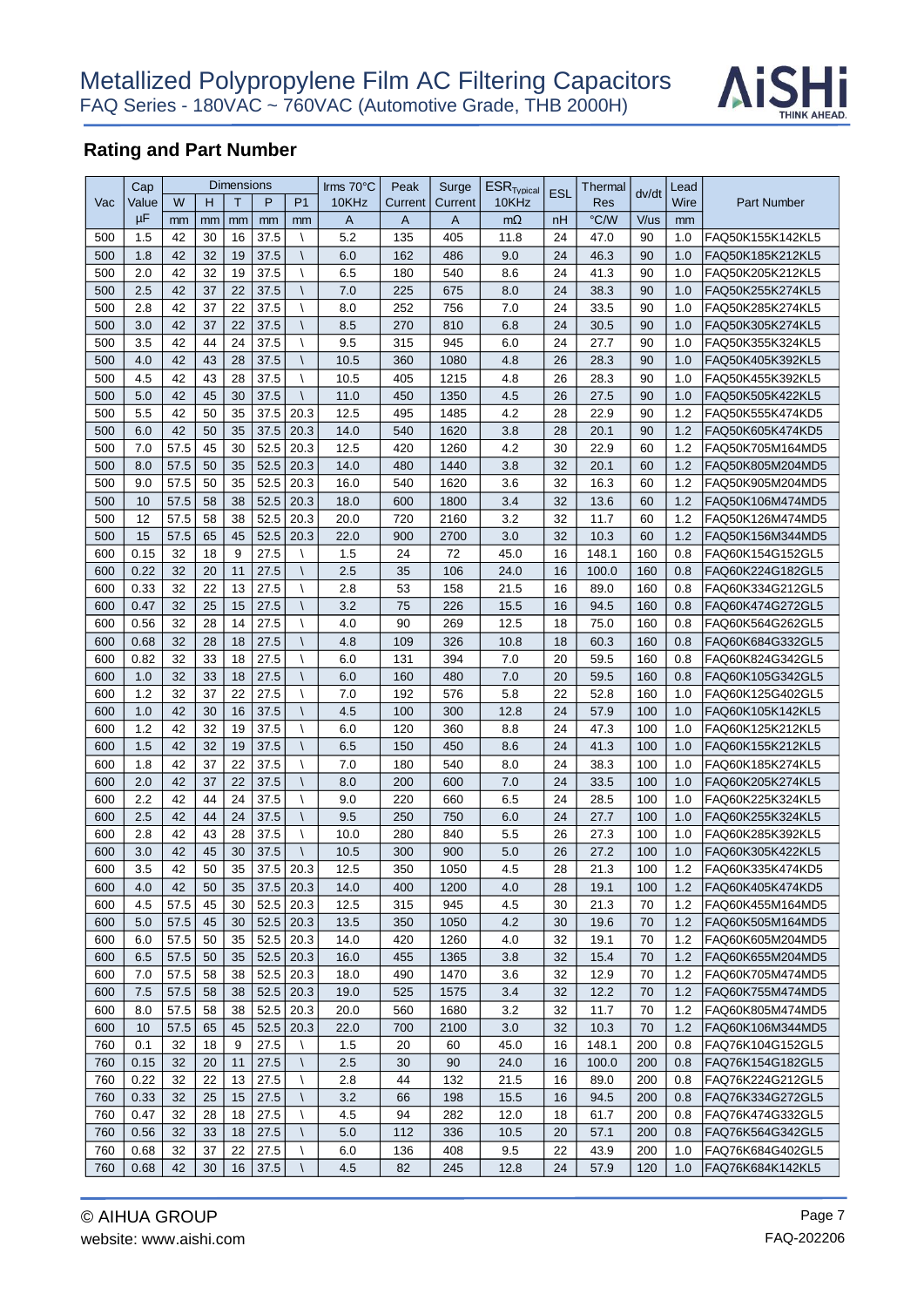

|     | Cap   |      |    | <b>Dimensions</b> |      |                | Irms 70°C | Peak    | Surge   | <b>ESR<sub>Tvpical</sub></b> | <b>ESL</b> | <b>Thermal</b> | dv/dt | Lead           |                    |
|-----|-------|------|----|-------------------|------|----------------|-----------|---------|---------|------------------------------|------------|----------------|-------|----------------|--------------------|
| Vac | Value | W    | н  |                   | P    | P <sub>1</sub> | 10KHz     | Current | Current | 10KHz                        |            | <b>Res</b>     |       | Wire           | <b>Part Number</b> |
|     | μF    | mm   | mm | mm                | mm   | mm             | A         | A       | A       | $m\Omega$                    | nH         | °C/W           | V/us  | m <sub>m</sub> |                    |
| 760 | 0.82  | 42   | 32 | 19                | 37.5 |                | 5.5       | 98      | 295     | 10.0                         | 24         | 49.6           | 120   | 1.0            | FAQ76K824K212KL5   |
| 760 | 1.0   | 42   | 32 | 19                | 37.5 |                | 6.5       | 120     | 360     | 9.0                          | 24         | 39.4           | 120   | 1.0            | FAQ76K105K212KL5   |
| 760 | 1.2   | 42   | 37 | 22                | 37.5 |                | 7.0       | 144     | 432     | 8.5                          | 24         | 36.0           | 120   | 1.0            | FAQ76K125K274KL5   |
| 760 | 1.5   | 42   | 44 | 24                | 37.5 |                | 8.0       | 180     | 540     | 7.5                          | 24         | 31.3           | 120   | 1.0            | FAQ76K155K324KL5   |
| 760 | 1.8   | 42   | 43 | 28                | 37.5 |                | 9.5       | 216     | 648     | 6.5                          | 26         | 25.6           | 120   | 1.0            | FAQ76K185K392KL5   |
| 760 | 2.0   | 42   | 45 | 30                | 37.5 |                | 10.5      | 240     | 720     | 5.0                          | 26         | 27.2           | 120   | 1.0            | FAQ76K205K422KL5   |
| 760 | 2.5   | 42   | 50 | 35                | 37.5 | 20.3           | 12.5      | 300     | 900     | 4.5                          | 28         | 21.3           | 120   | 1.2            | FAQ76K255K474KD5   |
| 760 | 3.0   | 57.5 | 45 | 30                | 52.5 | 20.3           | 12.5      | 240     | 720     | 4.5                          | 30         | 21.3           | 80    | 1.2            | FAQ76K305M164MD5   |
| 760 | 4.0   | 57.5 | 50 | 35                | 52.5 | 20.3           | 14.0      | 320     | 960     | 4.0                          | 32         | 19.1           | 80    | 1.2            | FAQ76K405M204MD5   |
| 760 | 5.0   | 57.5 | 58 | 38                | 52.5 | 20.3           | 16.0      | 400     | 1200    | 3.6                          | 32         | 16.3           | 80    | 1.2            | FAQ76K505M474MD5   |
| 760 | 6.0   | 57.5 | 55 | 45                | 52.5 | 20.3           | 18.0      | 480     | 1440    | 3.4                          | 32         | 13.6           | 80    | 1.2            | FAQ76K605M324MD5   |
| 760 | 7.0   | 57.5 | 65 | 45                | 52.5 | 20.3           | 20.0      | 560     | 1680    | 3.2                          | 32         | 11.7           | 80    | 1.2            | FAQ76K705M344MD5   |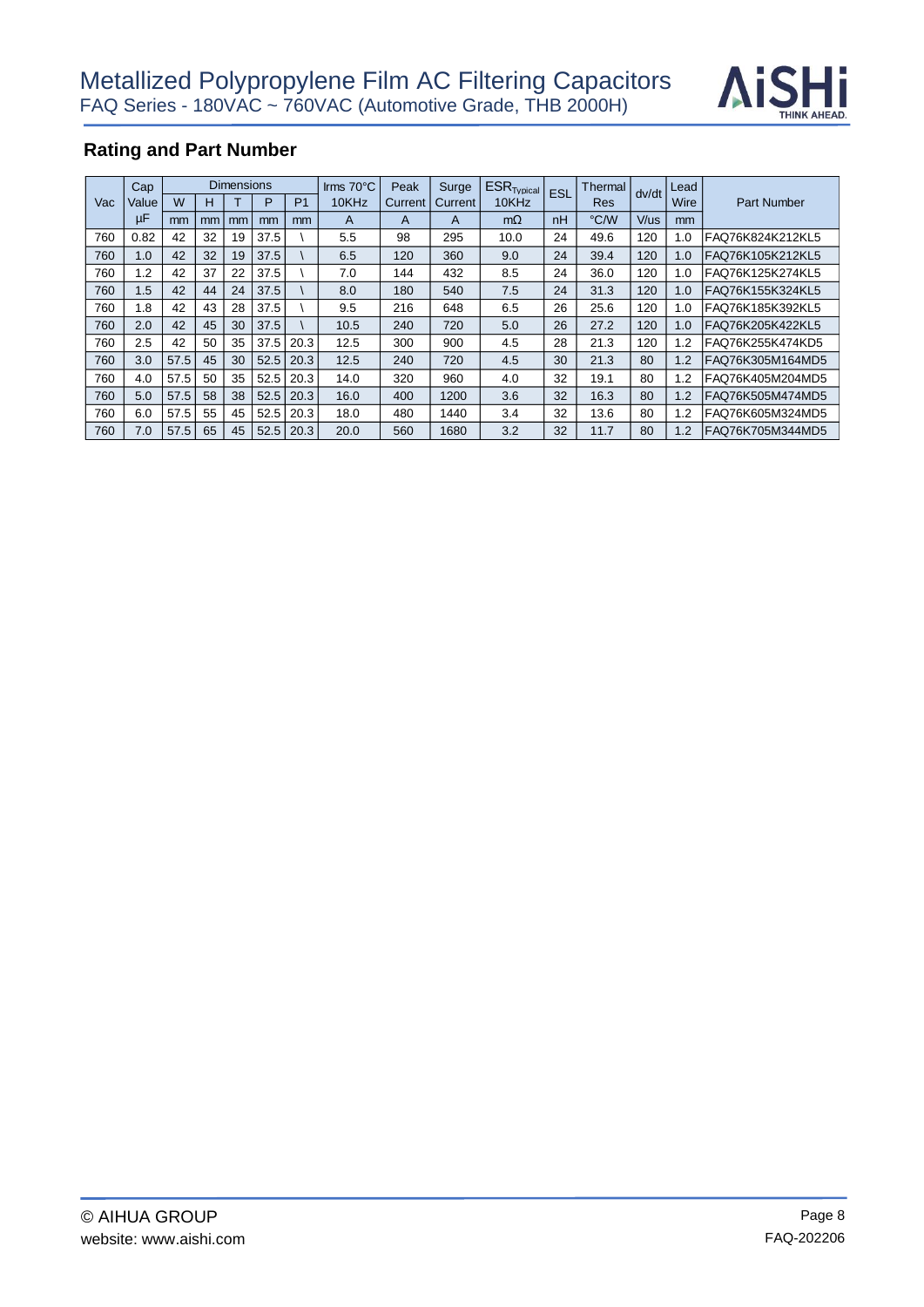

## **General Technical Data**

| Applications                       | <b>AC Filtering</b>                                                                                                                                                                                                                             |  |  |
|------------------------------------|-------------------------------------------------------------------------------------------------------------------------------------------------------------------------------------------------------------------------------------------------|--|--|
| <b>Dielectric</b>                  | Metallized Polypropylene Film                                                                                                                                                                                                                   |  |  |
| Reference Standard                 | IEC 61071/EN 61071/AEC-Q200D                                                                                                                                                                                                                    |  |  |
| <b>Climatic Category</b>           | 55/105/56 IEC 60068-1                                                                                                                                                                                                                           |  |  |
| <b>Operating Temperature Range</b> | $-55^{\circ}$ C ~ $+105^{\circ}$ C<br>(85°C ~105°C, decreasing factor 1.35% per °C for Urms)                                                                                                                                                    |  |  |
| Protection                         | Solvent resistant plastic case UL94 V-0<br>Thermosetting resin sealing UL 94 V-0 compliant                                                                                                                                                      |  |  |
| <b>Installation</b>                | Any position                                                                                                                                                                                                                                    |  |  |
| Packaging                          | Packed in cardboard boxes with protection for the terminals                                                                                                                                                                                     |  |  |
| <b>Storage Conditions</b>          | Storage time: ≤24 months from the date marked on the label package<br>Average relative humidity per year ≤70%<br>RH≤85% for 30 days randomly distributed throughout the year<br>Dew is absent<br>Temperature: $-40^{\circ}$ C ~ $+85^{\circ}$ C |  |  |
| Storage Life                       | Product that passed less than 2 years from production, No need<br>reconfirmation                                                                                                                                                                |  |  |
| RoHS Compliance                    | Compliant with the restricted substance requirement of Directive<br>2011/65/EU                                                                                                                                                                  |  |  |
| <b>Flame Retardant Grade</b>       | Flame retardant performance accords with horizontal combustion grade HB<br>and vertical combustion grade V-0.                                                                                                                                   |  |  |

#### **Construction**

| Metallized Film   OPP & Al/Zn |                        |                                   |
|-------------------------------|------------------------|-----------------------------------|
| <b>Metal Sprayed</b>          | Sn/Zn Alloy            |                                   |
| <b>Connection Electrode</b>   | Tinned copper wires    |                                   |
| Case                          | Plastic Case (UL94V-0) |                                   |
| <b>Filling</b>                | Epoxy Resin (UL94V-0)  |                                   |
|                               | <b>Mono Structure</b>  | <b>Internal Series Connection</b> |
| <b>Film Construction</b>      |                        |                                   |
|                               |                        |                                   |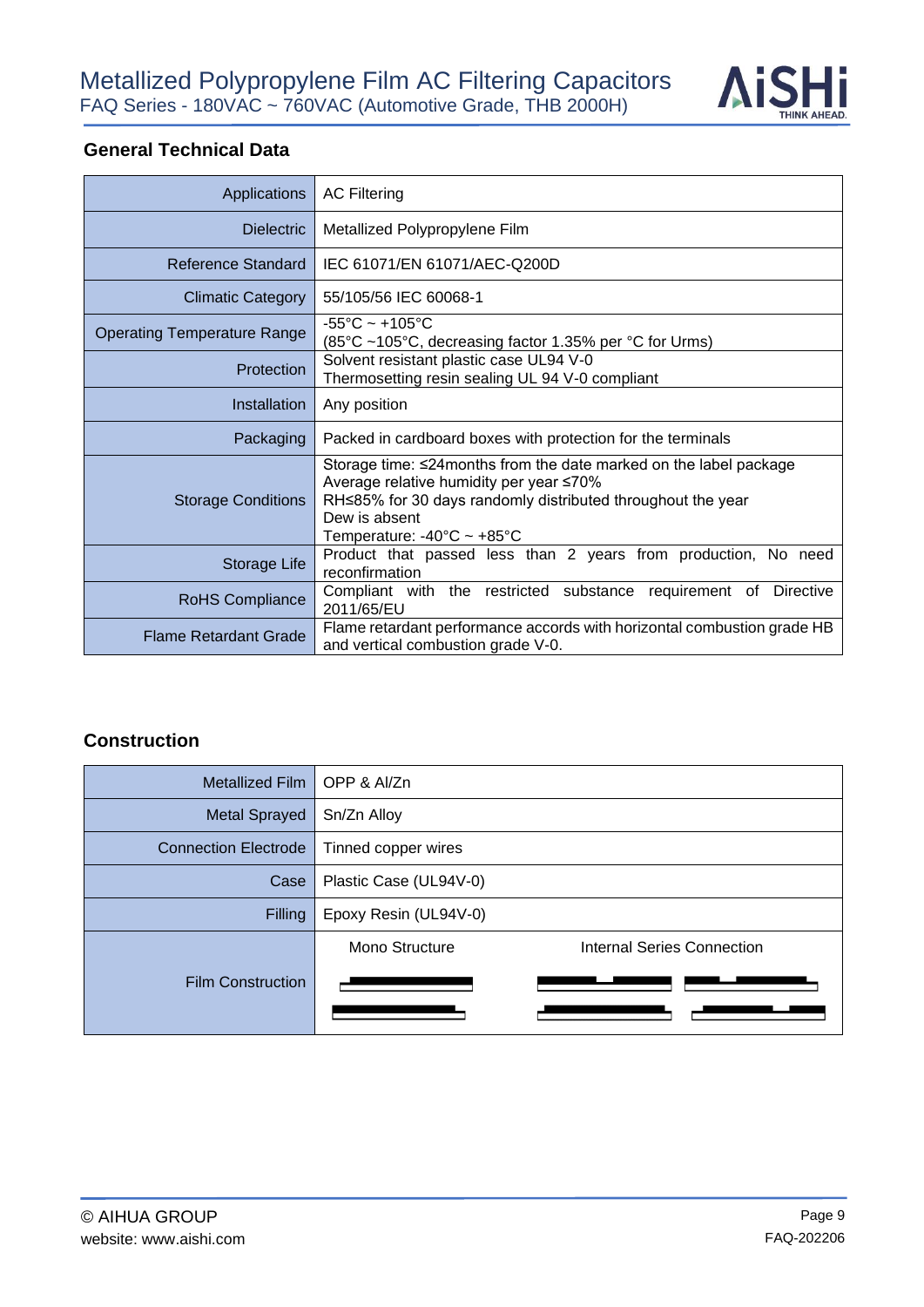

# **Electrical Characteristics**

| <b>Voltage Range</b>                                                                                                     | 180Vac ~ 760Vac                                                                                                                                                                                                                                                                                                         |  |
|--------------------------------------------------------------------------------------------------------------------------|-------------------------------------------------------------------------------------------------------------------------------------------------------------------------------------------------------------------------------------------------------------------------------------------------------------------------|--|
| <b>Capacitance Range</b>                                                                                                 | $0.1$ u $F \sim 60$ u $F$                                                                                                                                                                                                                                                                                               |  |
| Capacitance Tolerance                                                                                                    | $\pm 5\%$ or $\pm 10\%$ at $+25^{\circ}$ C                                                                                                                                                                                                                                                                              |  |
| Capacitance                                                                                                              | Measuring Frequency at 1kHZ<br>Measuring Voltage: 1±0.2V                                                                                                                                                                                                                                                                |  |
| <b>Standard Atmospheric</b><br><b>Conditions for Static Test</b>                                                         | <b>Ambient temperature</b><br>15°C to 35°C<br>(If there is any doubt on the results, the measurements shall be made<br>at $+20 + (-5)$ °C)<br><b>Relative humidity</b><br>45% to 75%<br>(If there is any doubt on the results, the measurements shall be made<br>at 60% to 70 %.)<br>Air pressure<br>86 kPa to 106 kPa. |  |
| <b>Voltage Between Terminals</b><br><b>U</b> TT                                                                          | 1.5 x VR Vac for 10 seconds (between terminations) @ +25°C ±5°C                                                                                                                                                                                                                                                         |  |
| <b>Voltage Between Terminals</b><br>and Case U <sub>TC</sub>                                                             | 3000V <sub>AC</sub> , 50/60Hz 60s (at+25+/-5°C)                                                                                                                                                                                                                                                                         |  |
| <b>Dielectric Dissipation Factor</b><br>$Tg\delta$ 0                                                                     | $\leq$ 2×10 <sup>-4</sup>                                                                                                                                                                                                                                                                                               |  |
| <b>Dissipation factor</b>                                                                                                | ≤ 0.002 (0.20%) at 1 KHz. C≤20uF<br>at $+25^{\circ}$ C<br>≤ 0.003 (0.30%) at 1 KHz. C>20uF at +25°C                                                                                                                                                                                                                     |  |
| <b>Insulation Resistance</b>                                                                                             | RC between leads, IR xC≥30,000 s at 100vdc 1minute at +25°C                                                                                                                                                                                                                                                             |  |
| Self-Inductance                                                                                                          | <1nH per mm of lead spacing                                                                                                                                                                                                                                                                                             |  |
| Hot-Spot                                                                                                                 | ≤85 $°C$                                                                                                                                                                                                                                                                                                                |  |
| Life Expectancy                                                                                                          | 100,000 hours (UR, Ohotspot=85°C)                                                                                                                                                                                                                                                                                       |  |
| <b>Failure Rate</b>                                                                                                      | 100 Fit                                                                                                                                                                                                                                                                                                                 |  |
| Max. Altitude                                                                                                            | $2000 \; \text{m}$                                                                                                                                                                                                                                                                                                      |  |
| Overvoltage                                                                                                              | Maximum duration within one day                                                                                                                                                                                                                                                                                         |  |
| Apply 110% of rated voltage<br>Apply 115% of rated voltage<br>Apply 120% of rated voltage<br>Apply 130% of rated voltage | 30% of on-load duration<br>30 mins<br>5 mins<br>1 min                                                                                                                                                                                                                                                                   |  |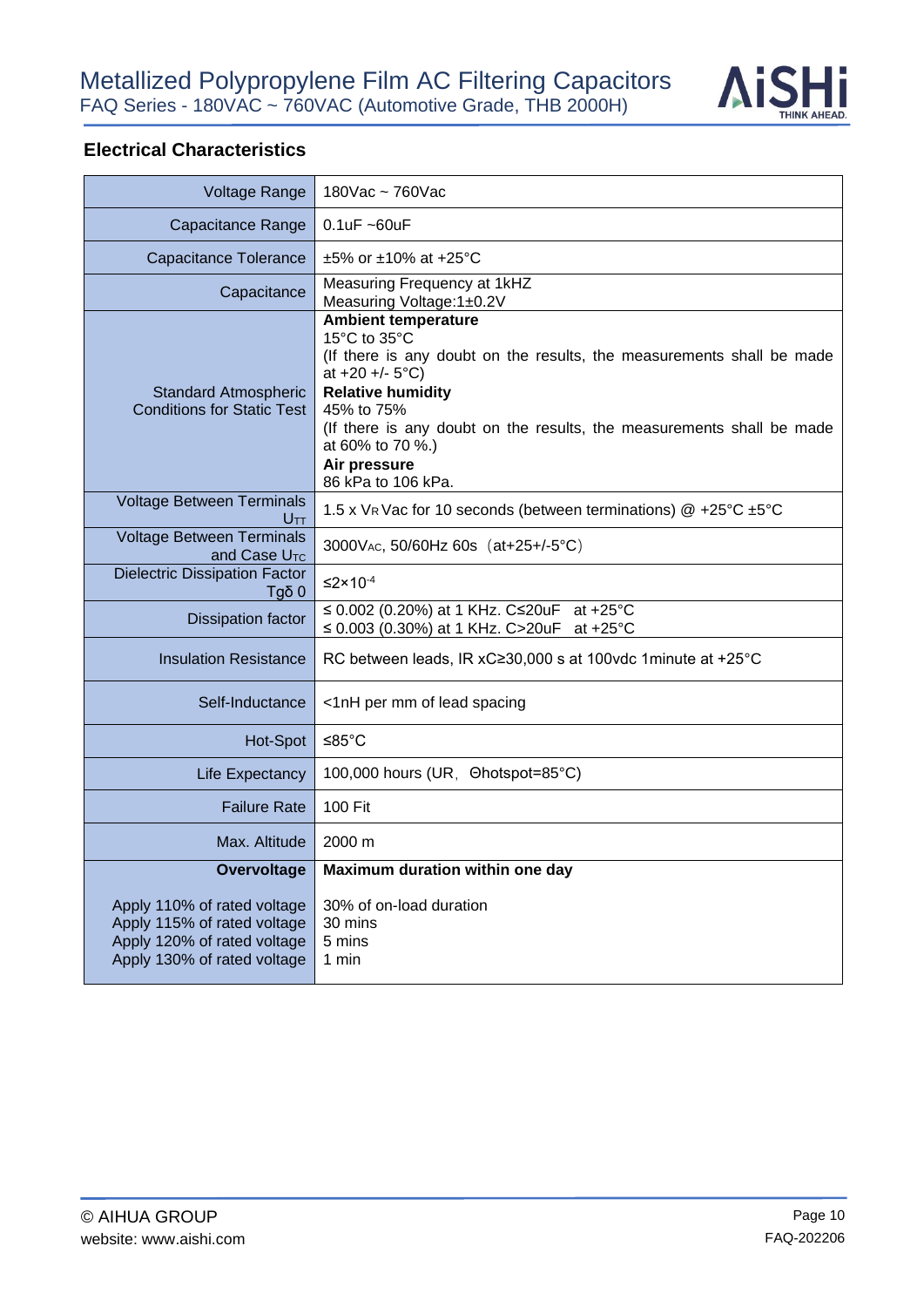

# **Biased Humidity Test**

|                       | <b>Test Conditions 1:</b>                                       |
|-----------------------|-----------------------------------------------------------------|
|                       | Reference: MIL-STD-202 Method 103                               |
|                       | Test Temperature: +60 +/-2°C                                    |
|                       | Test Humidity: 95% R.H.                                         |
|                       | Loading Voltage: rated voltage                                  |
|                       | Test Duration: 1000 +24/-0 hours                                |
|                       | measurement at 24±4 hours after test conclusion                 |
|                       | <b>Performance:</b>                                             |
|                       | Capacitance Change Rate ( $\triangle$ C/C): $\leq \pm 5\%$      |
|                       | DF change ( $\triangle$ tgδ): ≤50*10-4 at 1 KHz                 |
|                       | Insulation Resistance: ≥50% of initial limit                    |
|                       |                                                                 |
| High Temperature      | <b>Test Conditions 2:</b>                                       |
| High Humidity Loading | Test Temperature: $+85 + (-2^{\circ}C)$                         |
|                       | Test Humidity: 85% R.H.                                         |
|                       | Loading Voltage: rated voltage                                  |
|                       | Test Duration: 2000 +24/-0 hours                                |
|                       | measurement at 24±4 hours after test conclusion                 |
|                       | Performance:                                                    |
|                       |                                                                 |
|                       | Capacitance Change Rate ( $\triangle$ C/C): $\leq \pm 10\%$     |
|                       | Maximum permissible increase of tan δ between initial and final |
|                       | measurement:                                                    |
|                       | 0.024 for $C_N \leq 1 \mu F$                                    |
|                       | 0.015 for $C_N > 1 \mu F$                                       |
|                       | Insulation Resistance: ≥50% of initial limit                    |
|                       |                                                                 |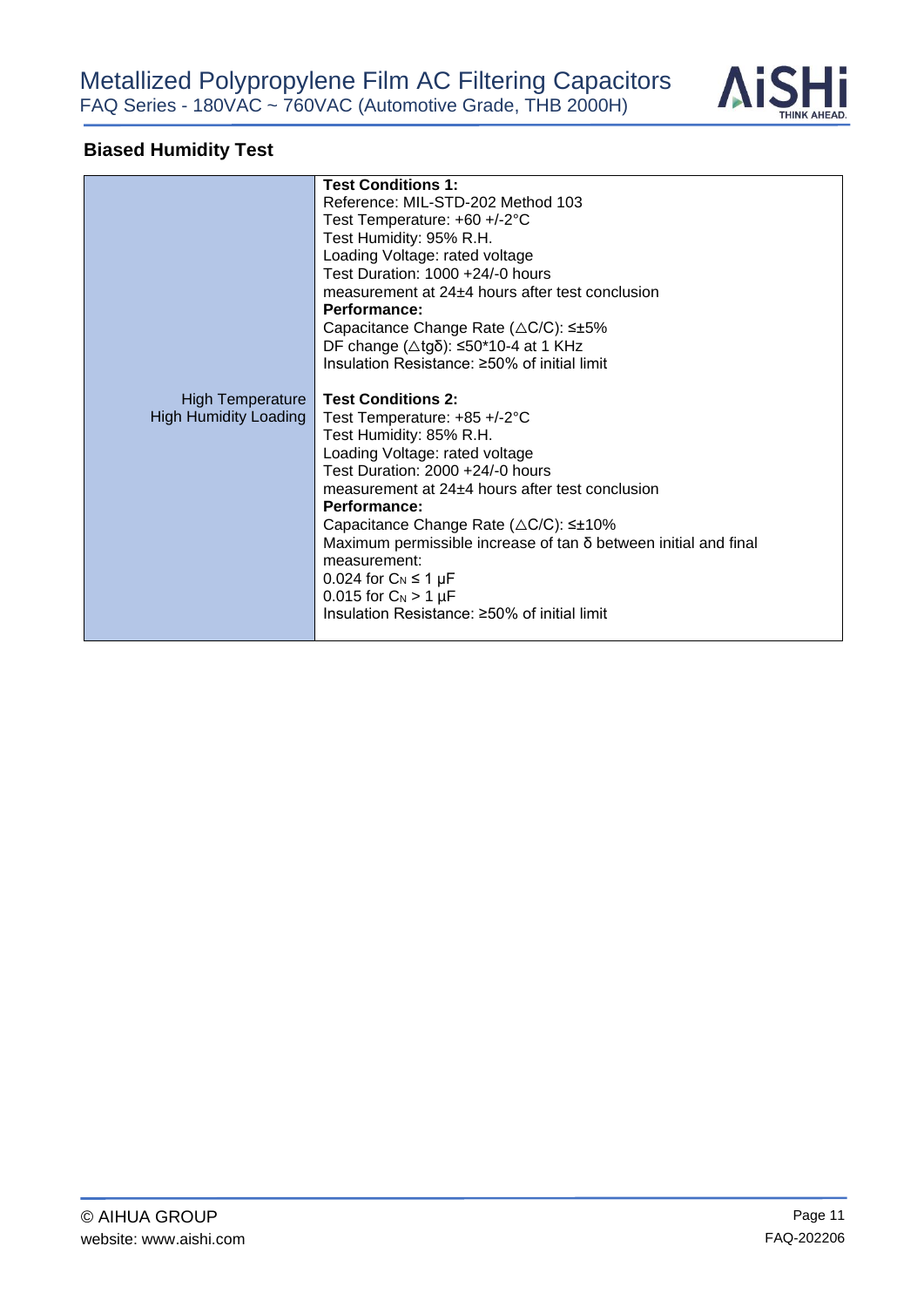

## **Expected Life Curve**



**Working / Rated Voltage (Uw/Ur)**

# **Derating of Rated Voltage Vs Temperature**

(85°C ~105°C, decreasing factor 1.35% per °C for Urms)

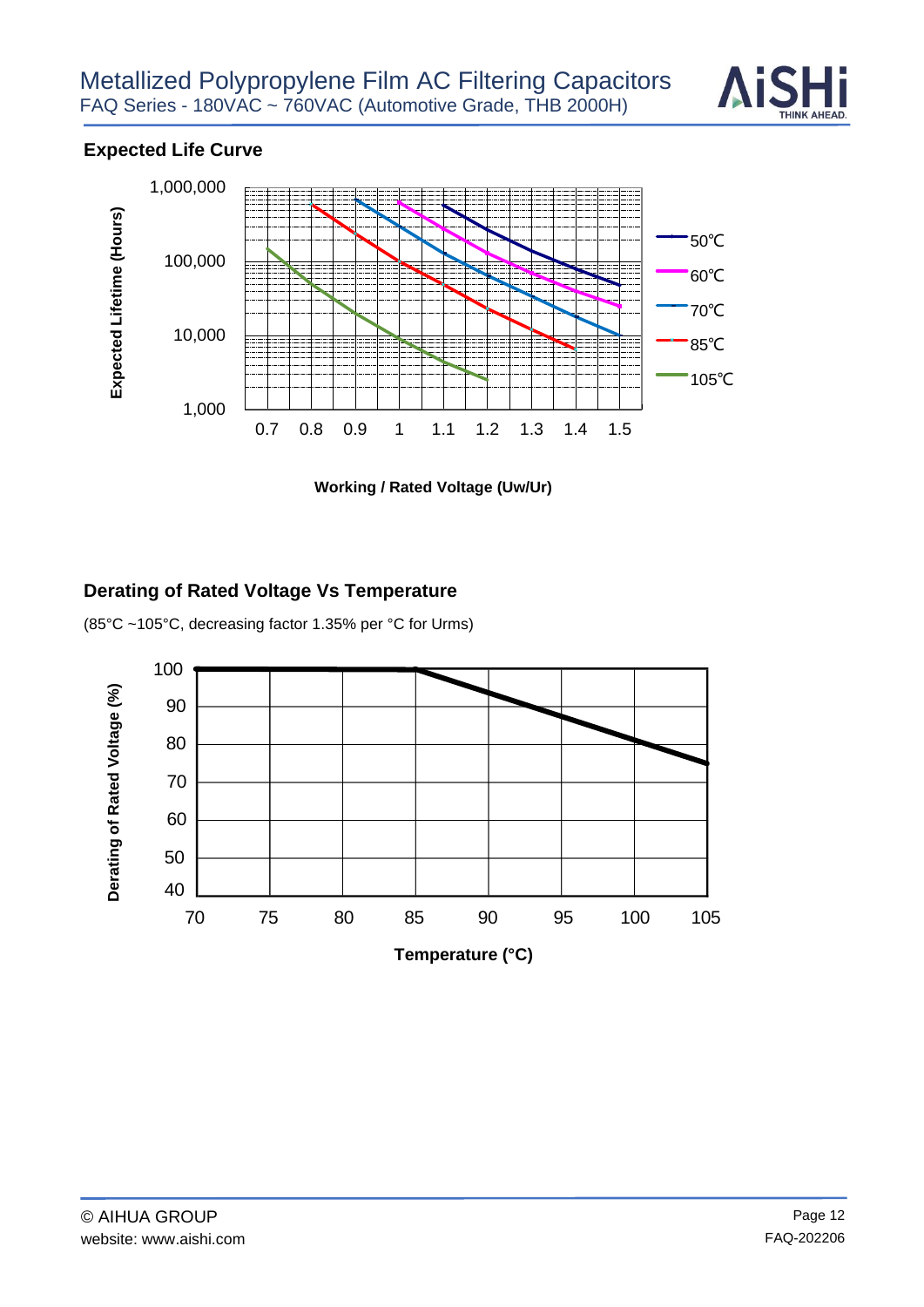

# **Wave Soldering Recommendations**



Ts: Capacitor body maximum temperature at wave soldering Tp: Capacitor body maximum temperature at pre-heating

| <b>Polypropylene Capacitors</b>    | <b>Polyester Capacitors</b>        |  |
|------------------------------------|------------------------------------|--|
| During pre-heating: Tp≤110°C       | During pre-heating: Tp≤130°C       |  |
| During soldering: Ts ≤120°C, ts≤60 | During soldering: Ts≤160°C, ts≤60s |  |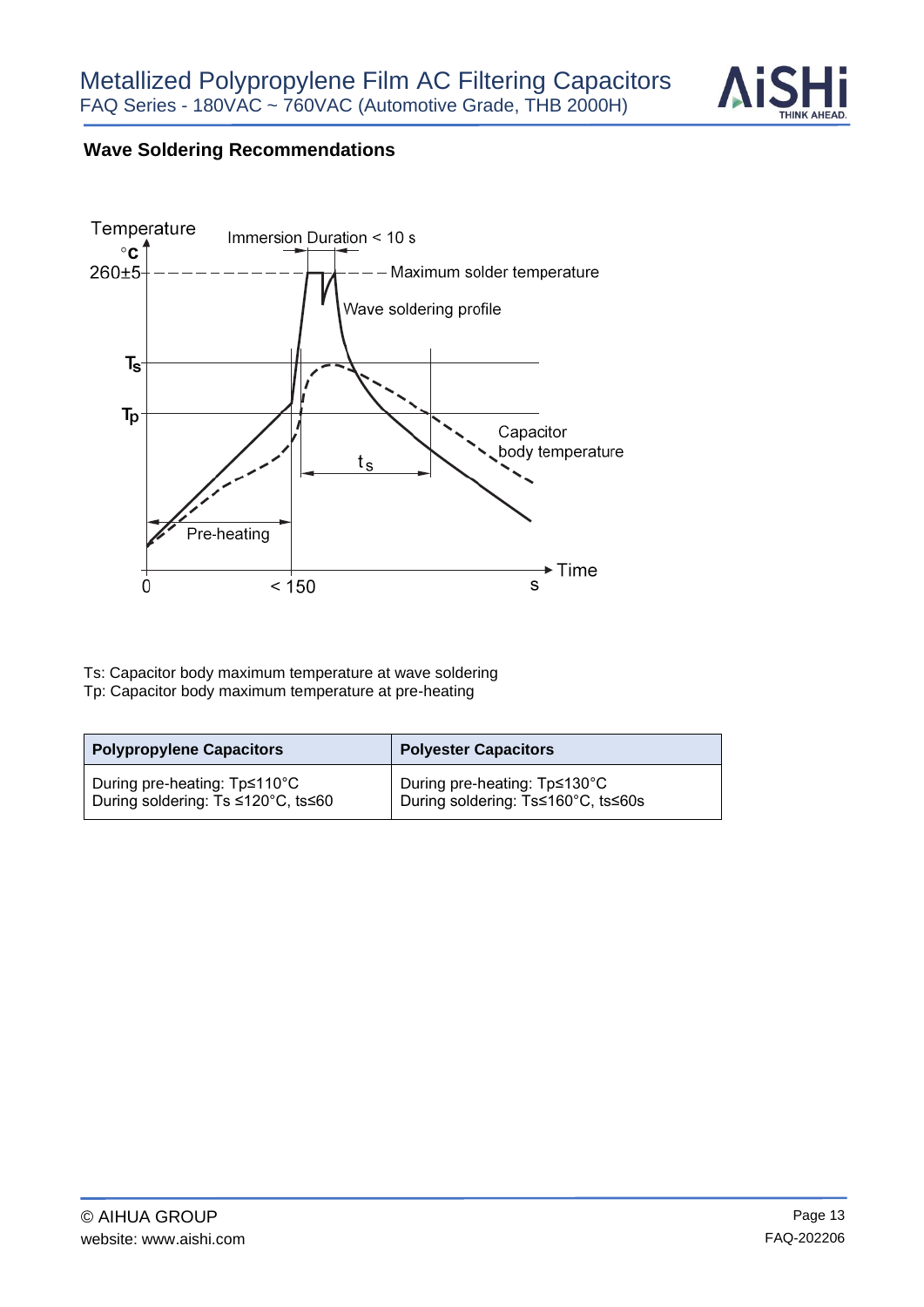

# **Packaging Information**

| <b>Inner Box Specifications (Dimensions)</b> |              |       |             |  |
|----------------------------------------------|--------------|-------|-------------|--|
| Box $#$                                      | $L \pm 3$ mm | W±3mm | $H \pm 3mm$ |  |
| #1                                           | 331          | 331   | 25          |  |
| #2                                           | 331          | 331   | 35          |  |
| #3                                           | 331          | 331   | 50          |  |
| #4                                           | 331          | 331   | 80          |  |
| #5                                           | 350          | 170   | 35          |  |
| #6                                           | 350          | 170   | 50          |  |
| #7                                           | 350          | 170   | 80          |  |

| <b>Outer Box Specifications (Dimensions)</b> |                                       |     |     |  |  |
|----------------------------------------------|---------------------------------------|-----|-----|--|--|
| Box $#$                                      | W±5mm<br>$H \pm 5$ mm<br>L $\pm 5$ mm |     |     |  |  |
| # 1                                          | 350                                   | 340 | 265 |  |  |
| #2                                           | 370                                   | 360 | 350 |  |  |





#### Packaging Quantity

| <b>Pitch</b> | <b>Size</b>     | <b>Dimension</b> |      |    | <b>Packaging Quantity</b> |                    |
|--------------|-----------------|------------------|------|----|---------------------------|--------------------|
|              | Code            | W                | н    | т  | <b>Long Leads</b>         | <b>Short Leads</b> |
|              | G15             | 32               | 18   | 9  | 340                       | 340                |
|              | G18             | 32               | 20   | 11 | 280                       | 280                |
|              | G21             | 32               | 22   | 13 | 230                       | 230                |
|              | G25             | 32               | 24   | 14 | 220                       | 220                |
| 27.5         | G26             | 32               | 28   | 14 | 220                       | 220                |
|              | G27             | 32               | 24.5 | 15 | 200                       | 200                |
|              | G33             | 32               | 28   | 18 | 170                       | 170                |
|              | G34             | 32               | 33   | 18 | 170                       | 170                |
|              | G40             | 32               | 37   | 22 | 140                       | 140                |
|              | K14             | 42               | 30   | 16 | 133                       | 133                |
|              | K <sub>21</sub> | 42               | 32   | 19 | 112                       | 112                |
|              | K27             | 42               | 37   | 22 | 98                        | 98                 |
| 37.5         | K32             | 42               | 44   | 24 | 91                        | 91                 |
|              | K39             | 42               | 43   | 28 | 77                        | 77                 |
|              | K42             | 42               | 45   | 30 | 70                        | 70                 |
|              | K47             | 42               | 50   | 35 | 63                        | 63                 |
|              | M16             | 57.5             | 45   | 30 | 50                        | 50                 |
| 52.5         | M20             | 57.5             | 50   | 35 | 45                        | 45                 |
|              | M32             | 57.5             | 55   | 45 | 35                        | 35                 |
|              | M34             | 57.5             | 65   | 45 | 35                        | 35                 |
|              | M47             | 57.5             | 57.5 | 38 | 40                        | 40                 |